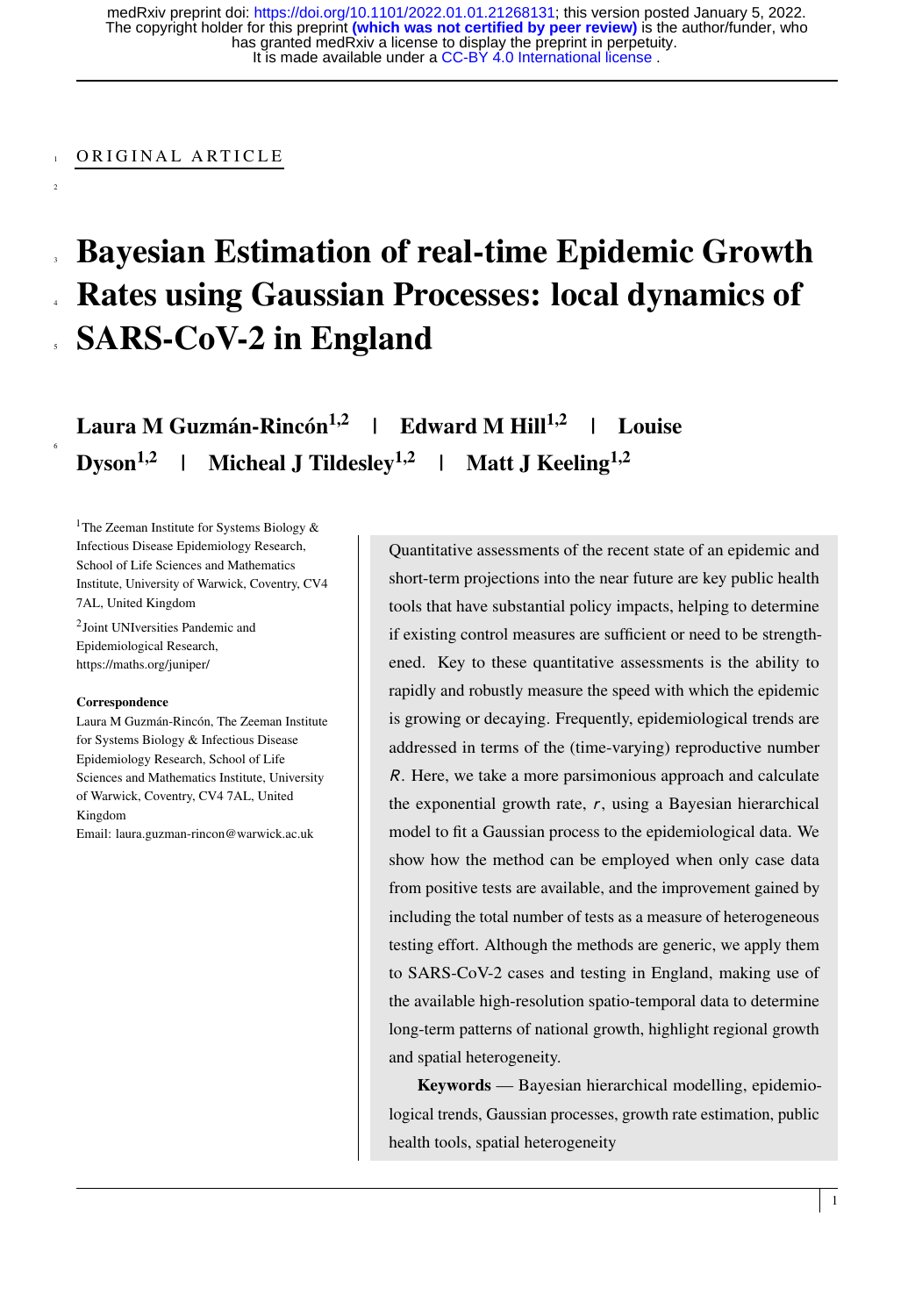2 GUZMÁN-RINCÓN ET. AL CONTRACTOR COMPANY AND THE CONTRACTOR CONTRACTOR CONTRACTOR CONTRACTOR CONTRACTOR CONTRACTOR CONTRACTOR CONTRACTOR CONTRACTOR CONTRACTOR CONTRACTOR CONTRACTOR CONTRACTOR CONTRACTOR CONTRACTOR CONTRAC It is made available under a [CC-BY 4.0 International license](http://creativecommons.org/licenses/by/4.0/) . has granted medRxiv a license to display the preprint in perpetuity. The copyright holder for this preprint **(which was not certified by peer review)** is the author/funder, who medRxiv preprint doi: [https://doi.org/10.1101/2022.01.01.21268131;](https://doi.org/10.1101/2022.01.01.21268131) this version posted January 5, 2022.

## <sup>7</sup> 1 | INTRODUCTION

<sup>8</sup> Statistical analysis of the SARS-CoV-2 pandemic has been instrumental in both assessing the current status of infection at <sup>9</sup> a local or national level [\(The Royal Society, 2020;](#page-15-0) [Hellewell et al., 2020;](#page-14-0) [Flaxman et al., 2020;](#page-14-1) [Davies et al., 2020,](#page-13-0) [2021\)](#page-14-2), 10 and extrapolating to generate short-term projections. Arguably good statistical knowledge is key to the control of epidemics, <sup>11</sup> as it provides a quantitative assessment of control measures and can highlight sectors of the population in which additional <sup>12</sup> targeted controls may be needed. Five elements combine to make the statistical analysis of the SARS-CoV-2 pandemic difficult: 13 many infections are asymptomatic and go undetected; the regular use of lateral flow devices, which would detect asymptomatic  $_{14}$  infection, is heterogeneous across time, space and age-groups; the use of polymerase chain reaction (PCR) testing (adopted <sup>15</sup> as the gold-standard in the UK) also changes across time and space, presumably as individuals react to changes in perceived <sup>16</sup> risk; infection and testing are inherently stochastic processes; and there are distributed lags between infection and detection. <sup>17</sup> These five factors mean that the prompt identification of rising infection (especially in relatively small populations) requires 18 sophisticated statistical methods.

The reproductive number, R, has gained substantial media and political interest during the SARS-CoV-2 pandemic as a <sup>20</sup> simple statistical indicator of the current epidemiological trends, with  $R < 1$  corresponding to a declining outbreak and  $R > 1$  corresponding to a growing outbreak (Vegvari et al., 2021). During 2020 in England, the [c](#page-15-2)orresponding to a growing outbreak [\(Vegvari et al., 2021\)](#page-15-1). During 2020 in England, the nationwide estimate of  $R$  [\(UK Health](#page-15-2)  $22$  [Security Agency, 2020b\)](#page-15-2) was one of the key metrics in determining the national alert level with implications for changes in <sup>23</sup> control measures [\(UK Health Security Agency, 2020a\)](#page-15-3); hence placing great political, economic and public-health importance <sup>24</sup> on this single value. A robust and rapid estimation of R (or the epidemic growth rate r), together with levels of uncertainty,  $25$  remains a key public-health tool. The estimation needs to be rapid, such that prompt action can be taken before the burden on <sup>26</sup> health services becomes too great; the estimation also needs to be robust, as the economic and social consequences of action  $27$  can be costly and so should only be enacted when there is considerable certainty that such measures are needed. As such there is a clear need for continued development of statistical methods that can extract a meaningful signal from complex and noisy <sup>29</sup> epidemiological data.

30 Obtaining an accurate and timely measure of R generally requires a robust estimate of either the generation time or the  $\frac{31}{21}$  infectiousness profile over time [\(Wallinga and Lipsitch, 2007\)](#page-15-4) (capturing the expected level of transmission at time t after <sup>32</sup> infection). Both of these necessitate detailed individual-level observations [\(Hart et al., 2021;](#page-14-3) [Abbott et al., 2020,](#page-13-1) [2021\)](#page-13-2) and may 33 therefore be context dependent, leading to a diversity of R estimates from the same population-level data [\(Funk et al., 2020\)](#page-14-4).  $34$  Here, we adopt the more parsimonious approach of working with the growth rate r (such that the number of infections grows like  $15$  I (t) ∼ exp(rt)), in which case our threshold for a growing or declining outbreak becomes where r is greater or less than zero, 36 respectively.

<sup>37</sup> Given the importance of real-time estimation of the growth rate, r, or the reproductive number, R, multiple statistical methods have been developed [\(The Royal Society, 2020;](#page-15-0) [Gostic et al., 2020\)](#page-14-5). All methods have advantages and potential problems, with an inevitable trade-off between robustness and timeliness. Most naively, the growth rate can be estimated by simply measuring the rate of change of  $log(infection)$ , where infections are often approximated as being proportional to reported <sup>41</sup> cases. This naive approach is confounded by the stochastic nature of transmission and reporting, requiring either smoothing of <sup>42</sup> the data or fitting the growth rate over a defined time window - longer windows and more smoothing eliminate stochastic effects, <sup>43</sup> [b](#page-15-5)ut mean that real-time estimates of the growth rate and R are considerably lagged. The UK government dashboard [\(UK Health](#page-15-5) <sup>44</sup> [Security Agency, 2020c\)](#page-15-5) expands on these simple ideas to produce estimates of the growth rate at the national scale, calculated as the relative change over seven days in the smoothed number of cases (smoothed by taking a mean over a seven-day window).  $46$  In recent years, EpiEstim [\(Cori et al., 2013\)](#page-13-3) has grown in popularity as a method of estimating changing R values, due to its <sup>47</sup> flexibility and accuracy [\(Funk et al., 2020\)](#page-14-4). EpiEstim uses a Bayesian framework to compare the reported number of cases over a time window with the projection based on the infectiousness profile and historic reporting to generate an estimate of  $R$  in a given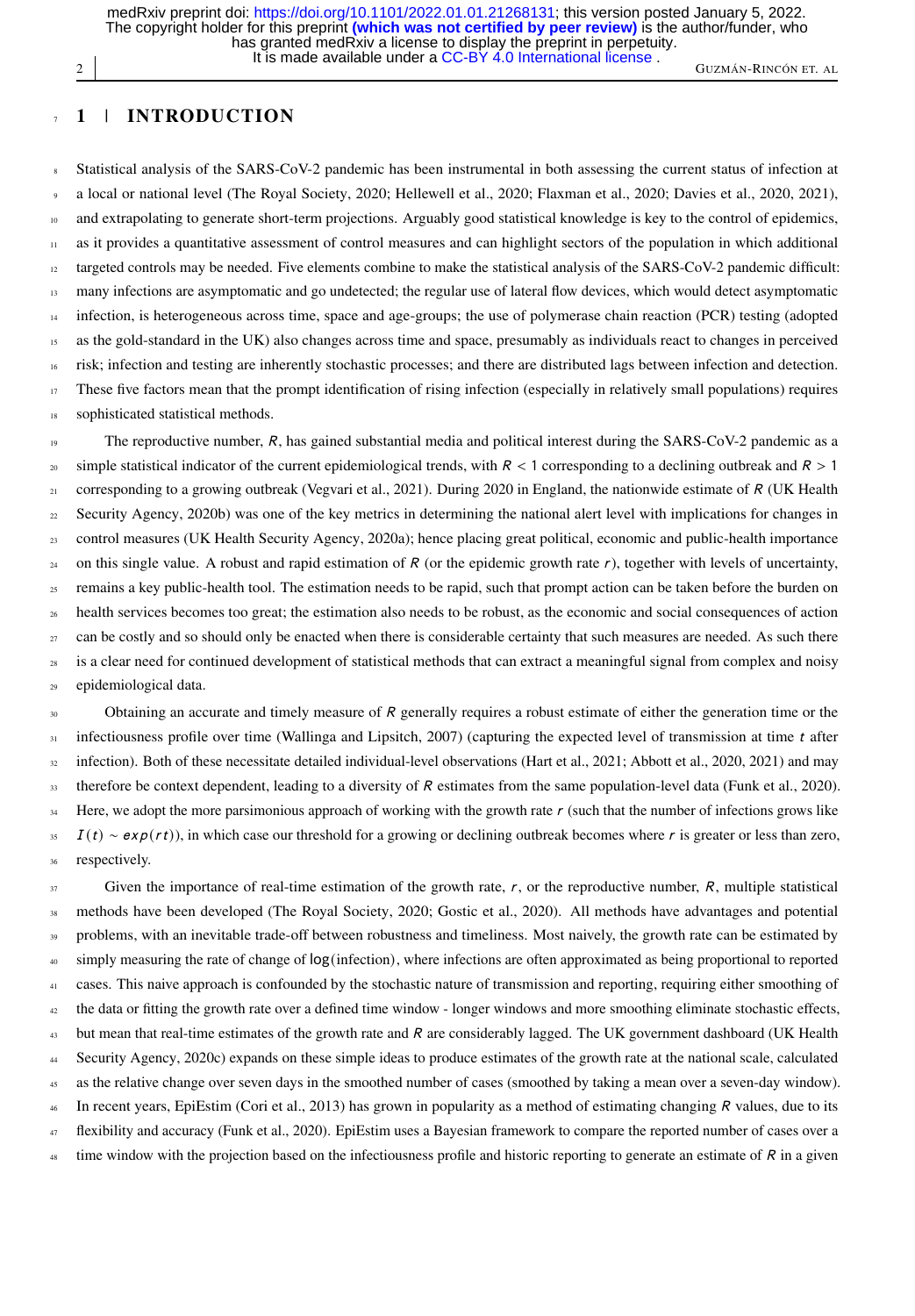GUZMÁN-RINCÓN ET. AL  $\left| \begin{array}{c} 3 \end{array} \right|$ It is made available under a [CC-BY 4.0 International license](http://creativecommons.org/licenses/by/4.0/) . has granted medRxiv a license to display the preprint in perpetuity. The copyright holder for this preprint **(which was not certified by peer review)** is the author/funder, who medRxiv preprint doi: [https://doi.org/10.1101/2022.01.01.21268131;](https://doi.org/10.1101/2022.01.01.21268131) this version posted January 5, 2022.

#### window.

<sup>50</sup> In this paper we develop a novel method to generate a real-time estimate of the growth rate of infection in small stochastic 51 populations. Our flexible method uses a Bayesian approach to compute the posterior distribution of the growth rate at any point in  $52$  time and produces samples of the joint posterior distribution of the growth rate for any given interval. We use Gaussian processes <sup>53</sup> (GPs) to fit to the reported data, which gives us flexibility in smoothing the count of new cases according to the GP parameters. <sup>54</sup> We fit to two different measures: the raw number of recorded cases in a region, as defined by PCR positives in the community; or the proportion of community PCR tests that are positive. The latter provides a more stable estimate when testing patterns are changing rapidly.

<sup>57</sup> We first outline the basic methodology and illustrate its use on surrogate data sets where the growth rate is known. We then apply our model to data on SARS-CoV-2 cases in England, initially at a national-level by estimating the daily growth rate of <sup>59</sup> SARS-CoV-2 from 1st September 2020 to 6th December 2021 (as available at the time of writing). Finally, we explore the spatial heterogeneity in cases at the Lower Tier Local Authority (LTLA) level in April 2021 when the Delta variant was increasing in the 61 North-West of England - a time when the spatial variability of epidemic behaviour was key to understanding the impact of the <sup>62</sup> new variant.

## 2 | METHODS

 $64$  We describe a model framework to estimate the growth rate, r, of an epidemic based on the count of reported infections (cases). <sup>65</sup> If the counts are recorded through a testing programme, to adjust for changes in testing effort the model can also incorporate the total number of tests performed over time. We assume that the underlying process generating the count of cases is given by  $\sigma$  a one-dimensional Gaussian process (Section [2.1\)](#page-2-0), and obtain the growth rate by sampling from the derivative of the process  $(Section 2.2)$  $(Section 2.2)$ .

# <span id="page-2-0"></span>2.1 | Model structure

*n* For a given community, let  $\mathcal{T} = \{1, ..., T\}$  be a set of time indices at which data are collected. For each  $t \in \mathcal{T}$ ,  $y_t$  denotes the number of positive test results at time  $t$  and  $n_t$  denotes the total number of the number of positive test results at time t and  $n_t$  denotes the total number of tests. In the context of SARS-CoV-2, data are  $\alpha$  generally collated daily with the potential for missing data, which our proposed models allow for; for other infections data may  $73$  be collected over larger or irregularly spaced intervals.

## <span id="page-2-1"></span> $74 \quad 2.1.1 \quad |$  Positives model

<sup>75</sup> We first propose the following Bayesian hierarchical model, labelled as the *positives model*, which only requires knowledge of  $y_t$  (the number of positive cases at time t) and is therefore applicable in situations where  $n_t$  (the number of tests at time  $\tau$  t) is not available. The model assumes that  $y_t$  follows a negative binomial distribution parameterised by its mean  $\mu_t$  and a time-homogeneous over-dispersion parameter  $\eta$ . The probability mass function of  $y_t$  under this parameterisation is:

$$
\text{Prob}(y_t|\mu_t,\eta) = \frac{\Gamma(y_t+\eta)}{\Gamma(\eta)\Gamma(y_t+1)} \frac{(\mu_t/\eta)^{y_t}}{(1+(\mu_t/\eta))^{\eta+y_t}}.
$$

s The parameter  $\log(\eta)$  is assigned a normal prior  $N(m_\eta, \tau_\eta^{-1})$ . The log relative risk,  $\log(\mu_t)$ , is decomposed into the sum of a smooth term  $x_t$  and a Gaussian error term  $\epsilon_t$  with zero mean and precision  $\tau_{\epsilon} \sim \Gamma(a_{\epsilon}, b_{\epsilon})$ . The model can therefore be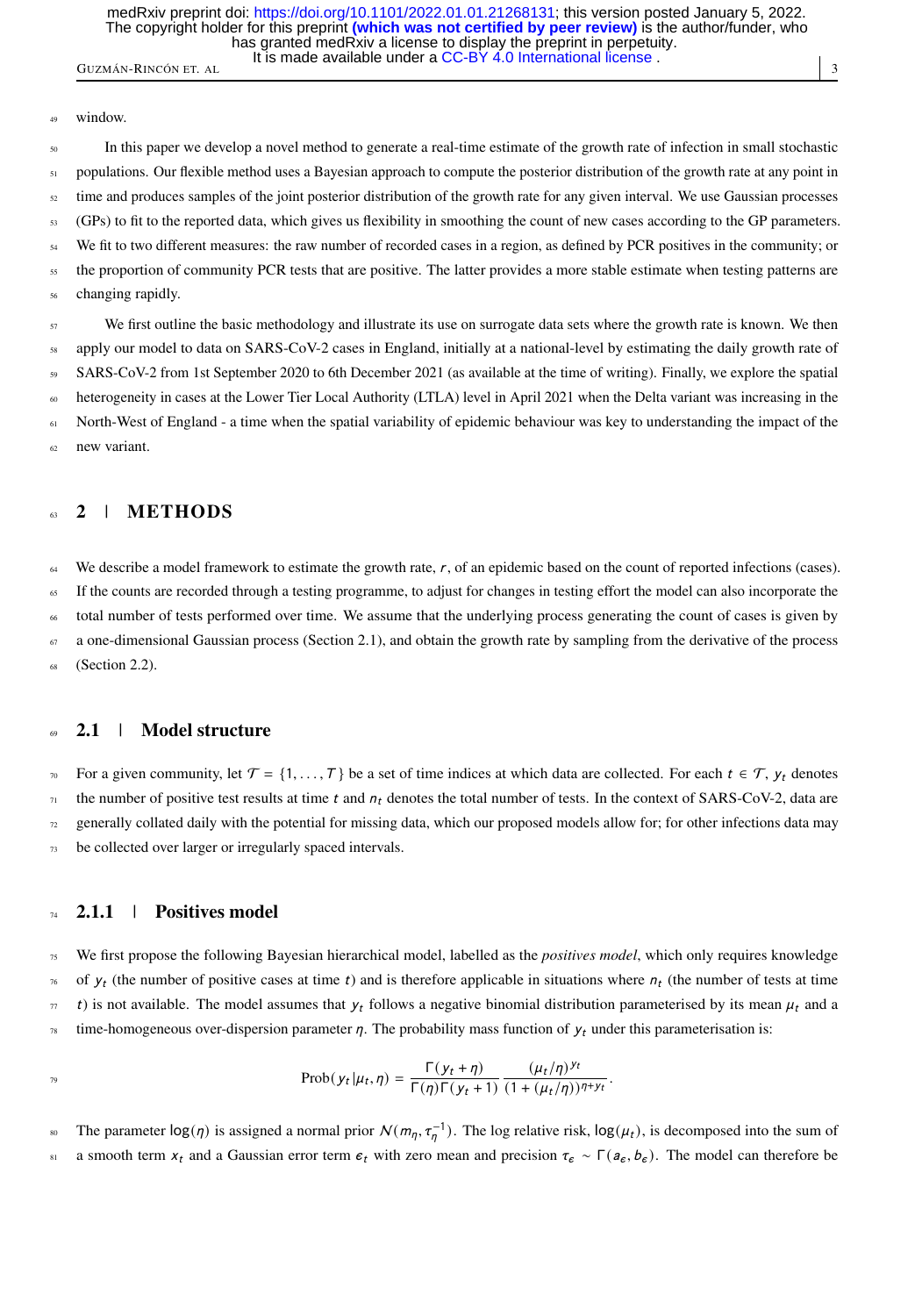4 GUZMÁN-RINCÓN ET. AL It is made available under a [CC-BY 4.0 International license](http://creativecommons.org/licenses/by/4.0/) . has granted medRxiv a license to display the preprint in perpetuity. The copyright holder for this preprint **(which was not certified by peer review)** is the author/funder, who medRxiv preprint doi: [https://doi.org/10.1101/2022.01.01.21268131;](https://doi.org/10.1101/2022.01.01.21268131) this version posted January 5, 2022.

expressed as:

$$
y_t | \mu_t, \eta \sim \text{Negative binomial}(\mu_t, \eta),
$$
  
\n
$$
\log(\eta) \sim \mathcal{N}(m_{\eta}, \tau_{\eta}^{-1}).
$$
  
\n
$$
\log(\mu_t) = x_t + \epsilon_t,
$$
  
\n
$$
\epsilon_t \sim \mathcal{N}(0, \tau_{\epsilon}^{-1}), \ \tau_{\epsilon} \sim \Gamma(a_{\epsilon}, b_{\epsilon}).
$$
  
\n(1)

where the hyperparameters underpinning the distribution of the error precision ( $a_{\epsilon}$  and  $b_{\epsilon}$ ) and the over-dispersion hyperparameters  $(m_{\eta}$  and  $\tau_{\eta}^{-1}$ ) are specific to the problem and quoted in the results. To avoid identifiability issues with the terms  $x_t$ , we <sup>90</sup> impose a sum-to-zero constraint to the error terms such that  $\sum_t \epsilon_t = 0$ .

The prior on the smooth terms  $x_t$  is given by a Gaussian process f on  $\mathbb R$  such that  $x_t = f(t)$ , where f has mean zero, <sup>92</sup> covariance  $k_{\theta}(f(s), f(s'))$  between the value of the process f at times s and s' and hyperparameters  $\theta$ :

 $x_t = f(t),$  (2)  $f(s) \left| \theta \sim \mathcal{GP}(0, k_{\theta}(f(s), f(s')) \right).$ 95

<sup>96</sup> A comprehensive summary of such regression models using Gaussian processes can be found in [\(Rasmussen and Williams, 2006,](#page-14-6) Ch. 2). Here, we use a one-dimensional Matérn covariance family [\(Stein, 1999\)](#page-15-6), since the resulting process  $f$  is stationary and isotropic, and the smoothness can be specified through a single smoothing parameter ν. We choose  $v = 3/2$  which results in the covariance function:

$$
k_{(I,\sigma)}(f(s),f(s')) = \sigma^2\left(1+\sqrt{3}\frac{|s-s'|}{I}\right)\exp\left(-\sqrt{3}\frac{|s-s'|}{I}\right).
$$

which also depends on the additional hyperparameters  $\theta = (l, \sigma)$ ; where l is the length-scale, and  $\sigma^2$  is the marginal variance of the process. We set the joint prior of l and σ as  $(\log(l), \log(\sigma)) \sim N((l_0, \sigma_0), B^{-1})$  where  $l_0$  and  $\sigma_0$  are baseline values for the  $_{103}$  length-scale and precision, respectively, and B is the precision matrix of the joint prior. A diagram of the model is shown in S.1 of the Supplementary material.

<sup>105</sup> This basic model can be extended by adding additional terms which capture other elements of the dynamics. For example, <sup>106</sup> reported SARS-CoV-2 cases in England have a pronounced day-of-the-week effect, with fewer cases reported on weekends (see <sup>107</sup> Figure [2A](#page-8-0)). The day-of-the-week effect (which is included in all the results shown below) can be interpreted as an alternative <sup>108</sup> error term with possible non-zero mean whose parameters are allowed to depend on the day of the week. Formally, we substitute 109 the error term  $\epsilon_t$  by a day-of-the-week effect  $w_{d(t)}$  with a Gaussian hyperprior with zero mean and precision  $\tau_w \sim \Gamma(a_w, b_w)$ <br>
(where  $d(t)$  is the day of the week on t). We impose a sum-to-zero constraint  $\sum_t = w_t =$ where  $d(t)$  is the day of the week on t). We impose a sum-to-zero constraint  $\sum_t = w_t = 0$  to avoid identifiability issues with  $\ln$  the terms  $x_t$ .

#### 112 **2.1.2** | Proportions model

<sup>113</sup> If the number of tests is known, then an alternative model formulation is possible that accounts for changes in testing behaviour over time; we label this model the *proportions model* and seek to capture the proportion of tests that are positive. In this case,  $y_t$ 114 115 (the number of positive cases at time t) given  $n_t$  (the number of tests at time t) is assumed to follow a beta-binomial distribution 116 with mean parameter  $\mu_t$ , over-dispersion parameter  $\rho$  and number of trials  $n_t$ . We use a beta-binomial distribution to account for 117 both the bounded nature of  $y_t$  (which is bounded above by  $n_t$ ) and the over-dispersion.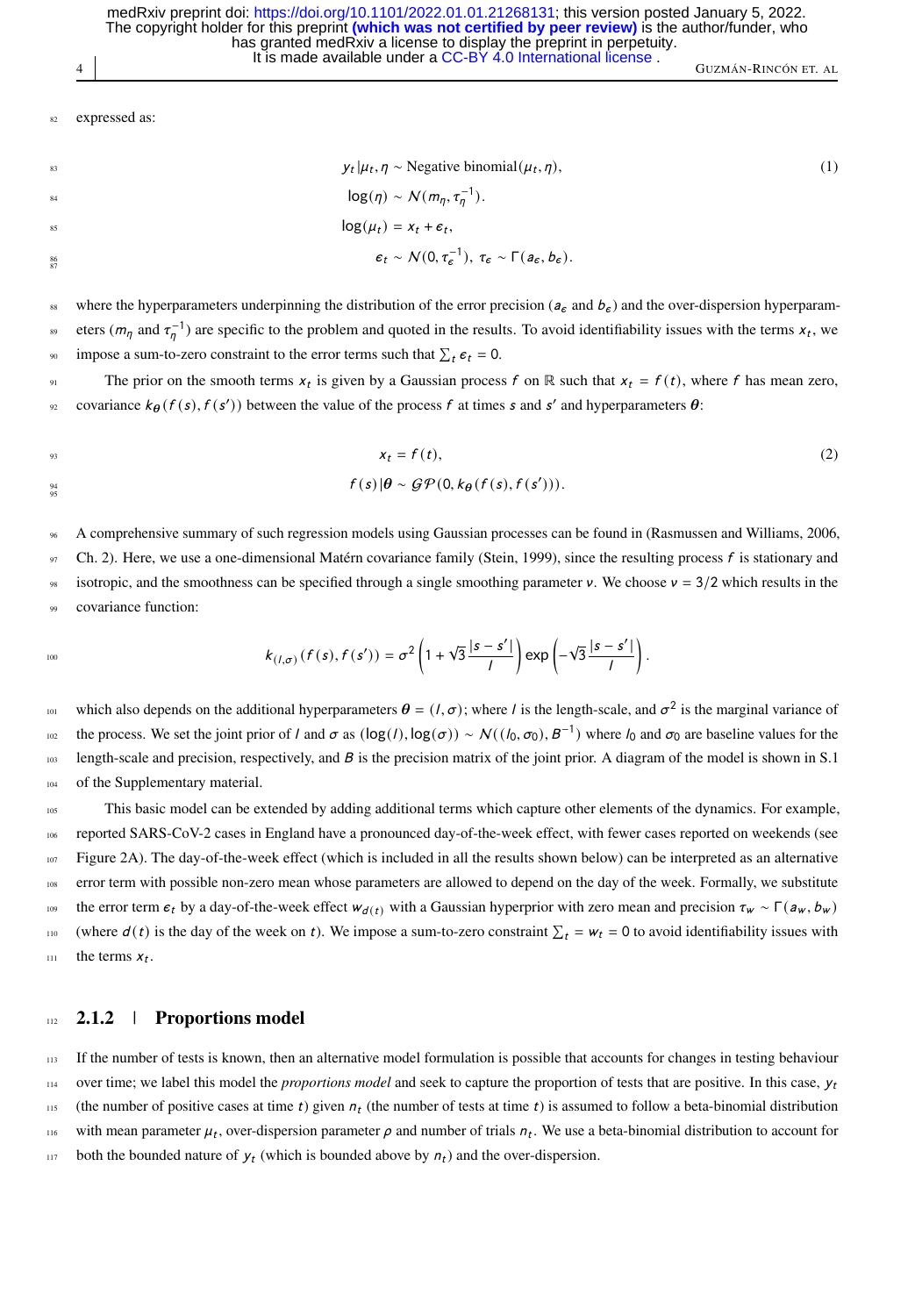118 The probability mass function of  $y_t$  under this parameterisation is given by:

$$
\text{Prob}(y_t|\mu_t, M, n_t) = {n_t \choose y_t} \frac{\Gamma(M)}{\Gamma(M\mu_t)\Gamma(M(1-\mu_t))} \frac{\Gamma(y_t + M\mu_t)\Gamma(n_t - y_t + M(1-\mu_t))}{\Gamma(n_t + M)},
$$

120 where  $M = (1/\rho) - 1$ . Given the bounded nature of the positive tests, such that  $\mu_t \in (0, 1)$ , we utilise the inverse logit transform  $_{121}$  (logit<sup>-1</sup>), and assume that logit<sup>-1</sup>(μ<sub>t</sub>) is decomposed into the sum of a smooth term x<sub>t</sub> and a Gaussian error term  $\varepsilon_t$  with zero mean and precision  $\tau_{\epsilon} \sim \Gamma(a_{\epsilon}, b_{\epsilon})$ . The transformed over-dispersion parameter logit<sup>-1</sup>(ρ) is assigned a normal prior  $N(m_\rho, \tau_\rho^{-1})$ . As in the positives model, the prior on  $x_t$  is given by the Gaussian process described in Section [2.1.1:](#page-2-1)

$$
y_t | \mu_t, \rho, n_t \sim \text{Beta-binomial}(\mu_t, \rho, n_t),
$$
  
\n
$$
\text{logit}^{-1}(\rho) \sim \mathcal{N}(m_\rho, \tau_\rho^{-1}).
$$
  
\n
$$
\text{logit}^{-1}(\mu_t) = x_t + \epsilon_t,
$$
  
\n
$$
\epsilon_t \sim \mathcal{N}(0, \tau_\epsilon^{-1}), \ \tau_\epsilon \sim \Gamma(a_\epsilon, b_\epsilon).
$$
  
\n(3)

## <span id="page-4-0"></span> $129$  2.2 | Growth rate sampling

The instantaneous growth rate is defined as the *per capita* change in the number of new cases per time period. That is, if  $w_t$  is the process generating new cases at time t, the growth rate corresponds to  $r_t = \partial_t(w_t)/w_t$ , or equivalently,  $r_t = \partial_t (\log w_t)$ ; where  $\partial_t$  signifies the time derivative. However,  $w_t$  is unknown in practice, so we instead approximate the growth rate using  $_{133}$  our fitted Gaussian process. For the positives model, we approximate  $r_t$  as the growth rate of the process fitting the number 134 of new reported cases,  $exp(f(t))$ . That is,  $r_t \approx r_t^A = \partial_t (log[exp{f(t)}]] = \partial_t f(t)$  and therefore,  $r_t$  can be estimated as the derivative of the Gaussian process f. For the proportions model, we approximate  $r_t$  as  $r_t^B = [\partial_t \{f(t)\}]/[1 + \exp\{f(t)\}]$ , such <sup>136</sup> that  $r_t^B$  corresponds to the growth rate of new reported cases minus the growth rate the new tests performed (see S.2 of the 137 Supplementary material).

 $138$  To capture the inherent uncertainty in the process f, we sample from the derivative of the process f to obtain samples of 139 the growth rate. Note that Gaussian processes with the Matérn covariance are mean-square differentiable if  $v > 1$ , which is satisfied by our choice of  $v = 3/2$  [\(Stein, 1999\)](#page-15-6). We obtain samples of the derivative by taking numerical approximations of  $141$  the derivative (∂t) of samples drawn from the process f. That is, for a given sample g of f, we approximate the derivative as  $g'(s) \approx \frac{g(s+h)-g(s-h)}{h}$  with error  $O(h)$ , where h is the window size of the approximation.

## <span id="page-4-1"></span>143 **2.3** | Implementation

144 We implement the model in R using the package INLA [\(Rue et al., 2009\)](#page-15-7), where the posterior distribution of the parameters of <sup>145</sup> the model is obtained using a Laplace approximation. The Gaussian process with Matérn kernel is computed as the solution <sup>146</sup> of a stochastic partial differential equation [\(Lindgren et al., 2011\)](#page-14-7), obtained by the Finite Element Method (FEM). To fit the <sup>147</sup> model using the FEM implementation in INLA, we create a one-dimensional mesh with equally-spaced nodes that represent time <sup>148</sup> points. The nodes are located according to the frequency of reported counts; that is, if the data is reported daily, one node per <sup>149</sup> day is located, even if there is missing data. To avoid boundary effects, the mesh domain is extended by at least the length of <sup>150</sup> the studied period (extra nodes are added before the first observation and after the last observation) [\(Lindgren and Rue, 2015\)](#page-14-8). <sup>151</sup> The code is available in [GitHub/juniper-consortium/growth-rate-estim.](https://github.com/juniper-consortium) For the rest of the paper, we use weakly informative priors to the over-dispersion parameters of the models, such that  $log(\eta) \sim N(0, 0.01^{-1})$  and  $logit^{-1}(\rho) \sim N(0, 0.5^{-1})$ . More <sup>153</sup> restrictive priors could reject values of the hyperparameters possibly explained by the data [\(Rasmussen and Williams, 2006,](#page-14-6)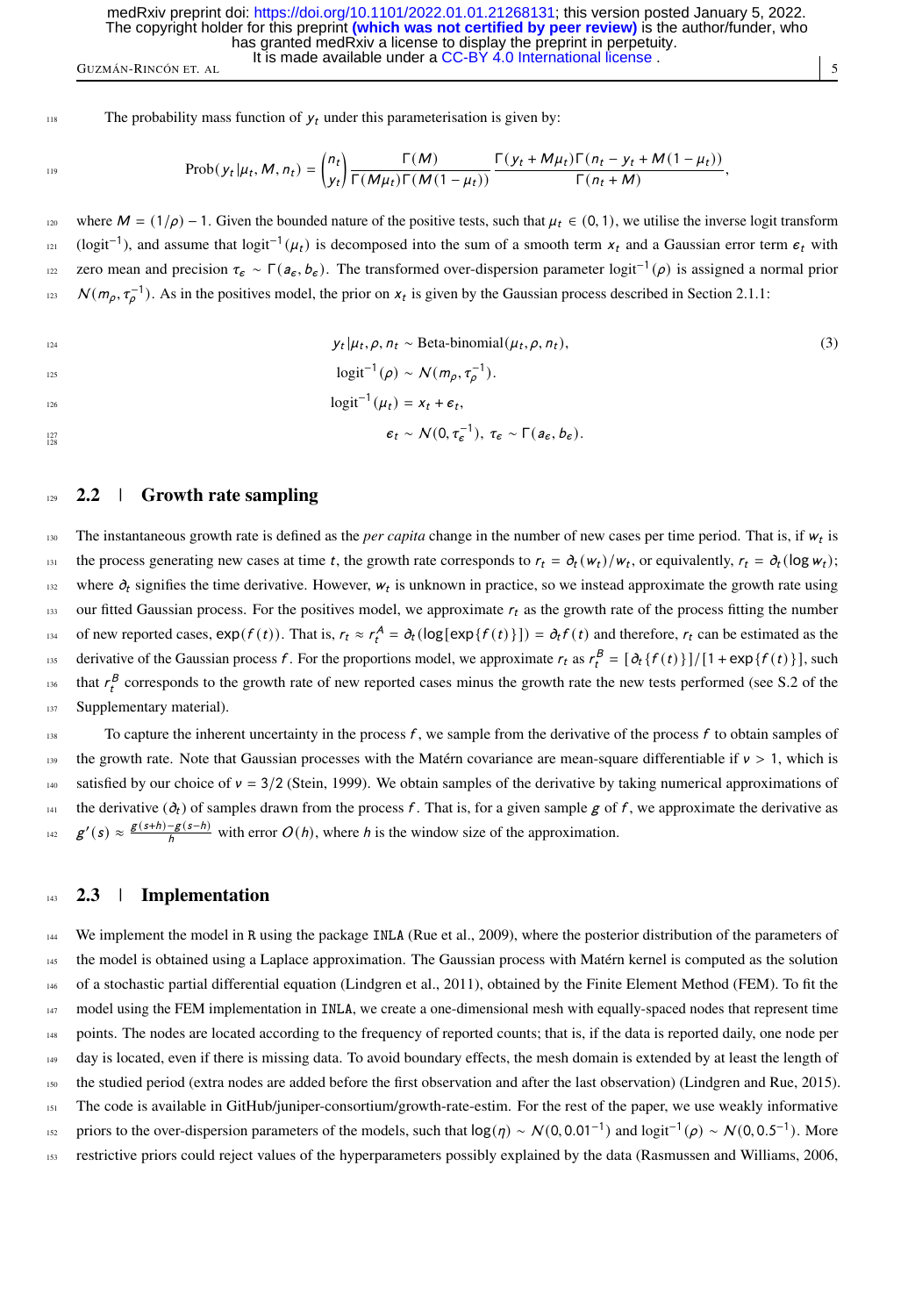6 GUZMÁN-RINCÓN ET. AL It is made available under a [CC-BY 4.0 International license](http://creativecommons.org/licenses/by/4.0/) . has granted medRxiv a license to display the preprint in perpetuity. The copyright holder for this preprint **(which was not certified by peer review)** is the author/funder, who medRxiv preprint doi: [https://doi.org/10.1101/2022.01.01.21268131;](https://doi.org/10.1101/2022.01.01.21268131) this version posted January 5, 2022.

154 Ch. 5). Choices of  $\tau_{\epsilon}$ ,  $l_0$ ,  $\sigma_0$  and B are case-specific and are detailed in the results.

#### <span id="page-5-1"></span>155 2.4 | Model validation

<sup>156</sup> To validate the accuracy of the models, we generate synthetic epidemiological data from a single homogeneous population of 157 size  $N = 1,000,000$ . We assume for the first 100 days there is an underlying growth rate of  $r = 0.03$  per day. For the second 158 100 days, we assume that controls are enacted and the epidemic goes into decline with a <sup>158</sup> 100 days, we assume that controls are enacted and the epidemic goes into decline with a rate of  $r = -0.02$ . More precisely, the number of infections  $v(t)$  on day t are sampled from a Poisson distribution with rate number of infections y (t) on day t are sampled from a Poisson distribution with rate  $r \sum_{i=3}^{6} y(t-i)$  for  $t > 6$  and  $\exp(rt)$  for 160  $t \leq 6$  (where  $r = 0.03$  for  $t \leq 100$ ,  $r = -0.02$  for  $t > 100$ , and  $y(0) = 100$ ).

<sup>161</sup> We compare two scenarios for the number of daily tests  $n(t)$ . As our purpose is to test the model accuracy under a known 162 growth rate, rather than discuss the effect of the test sampling, we make highly optimistic assumptions for the frequency of 163 testing. In the first scenario, a random ten percent of the population is tested daily,  $n(t) = 0.1N$ ; in the second scenario, tests 164 increase linearly from  $n(0) = 0.01N$  to  $n(200) = 0.1N$ .

165 We run both the positives model and proportions models for each scenario. We set  $l_0 = 50$ ,  $\sigma_0 = 1$ , and impose  $B = \mathbb{I}$  to have non-informative priors for the parameters of the Gaussian process (where  $\mathbb I$  is the identity matrix). For the approximation of <sup>167</sup> the derivative, we set a window of  $h = 3$  days for all times except near the boundary, where we choose  $h = 1$  for  $t = 1,200$ , and  $h = 2$  for  $t = 2, 199$ .

<sup>169</sup> For simulation 1, with a constant daily testing rate, for both models the true growth rate is in the posterior credible interval 170 (CI) for all time steps, except near  $t = 100$  (Figure [1,](#page-5-0) top row). The lack of abrupt transition at the  $t = 100$  breaking point is due  $171$  to the smoothness of the Gaussian process (as captured by the assumed length scale,  $l_0$ ). Although we could use a less smooth 172 covariance function, such a covariance function choice would overfit the data, responding to small stochastic variations and 173 hence not capturing the true underlying growth rate.

<span id="page-5-0"></span>

FIGURE 1 Validation of the 'positives model' and the 'proportions model'. Posterior distributions of the growth rate for simulated data under two scenarios (top - constant testing; bottom - increasing testing) and two models (left - positives model; right - proportions model). We display the median (solid black line), 50% credible interval (dark shaded ribbon) and 90% credible interval (light shaded ribbon). The red dotted lines indicate the true growth rate.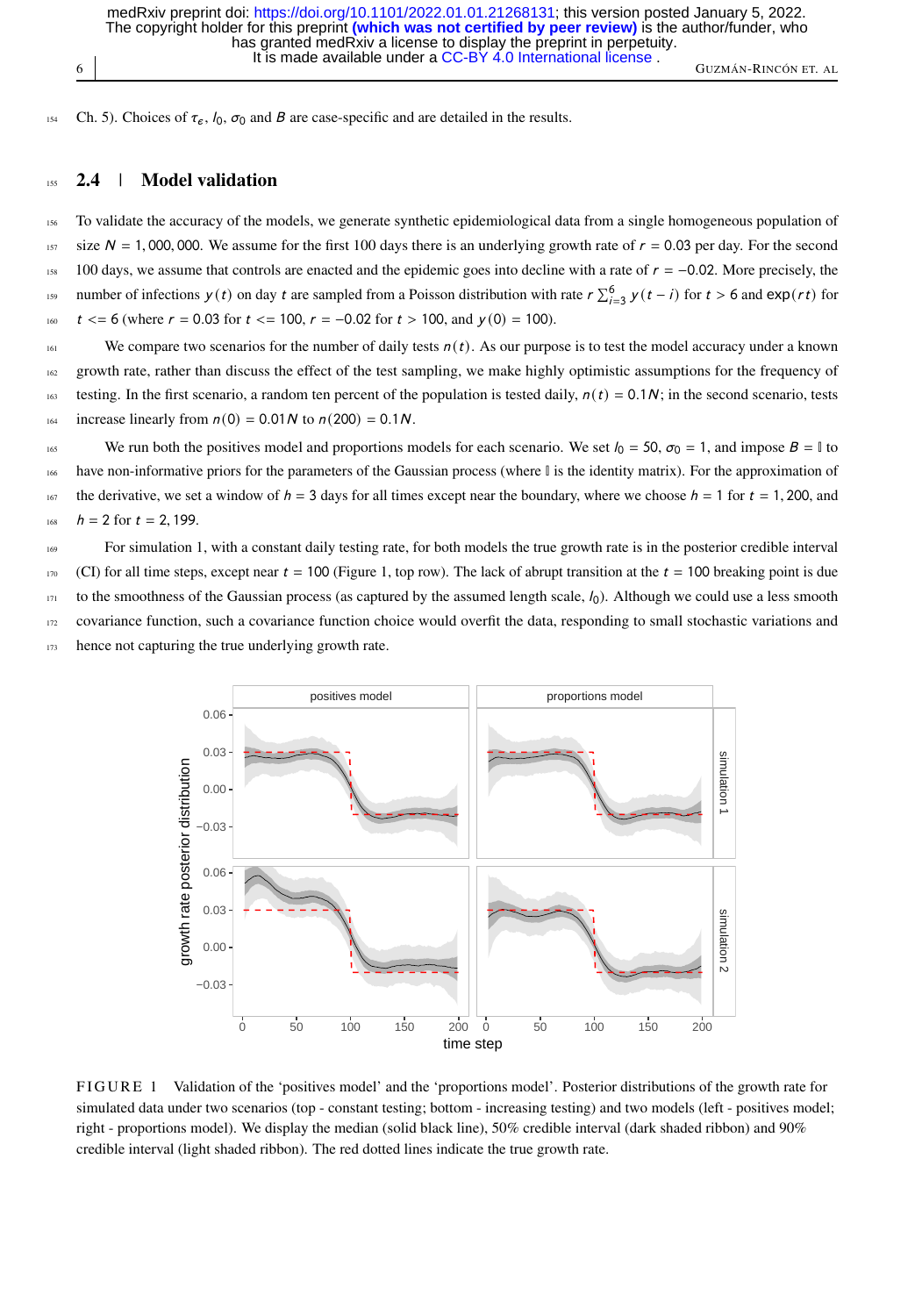GUZMÁN-RINCÓN ET. AL <sup>1</sup> it is made available under a CC-DT 4.0 international license. It is made available under a [CC-BY 4.0 International license](http://creativecommons.org/licenses/by/4.0/) . has granted medRxiv a license to display the preprint in perpetuity. The copyright holder for this preprint **(which was not certified by peer review)** is the author/funder, who medRxiv preprint doi: [https://doi.org/10.1101/2022.01.01.21268131;](https://doi.org/10.1101/2022.01.01.21268131) this version posted January 5, 2022.

 For simulation 2, which has a linearly increasing daily testing rate, the positives model generally overestimates the growth rate. The overestimation in the positives model is more dramatic for the first 100 time steps, where the exponential growth rate 176 of testing was higher (Figure [1,](#page-5-0) bottom left panel). In contrast, for the proportions model the true growth rate lies within the posterior credible interval for the majority of time steps, as in simulation 1 (Figure [1,](#page-5-0) bottom right panel).

#### 178 2.5 | Heterogeneity measure

<sup>179</sup> Although the method is not inherently spatial, treating each set of temporal data as statistically independent, we can nevertheless use the spatial position of each spatially sampled location to address localised effects. In this way, we introduce a heterogeneity <sup>181</sup> measure to assess whether exceptionally high or low growth rates within a given spatial location are a localised pattern or are  $182$  caused by a larger, more widespread, phenomenon. We define the *heterogeneity*  $h_i$  of a spatial element *i* as:

$$
h_i = \frac{1}{N_i} \sum_{j \in Nbd(i)} (r_i - r_j)^2 \operatorname{sign}(r_i - r_j),
$$

where  $r_i$  is the growth rate within location  $i, j \in Nbd(i)$  denotes all spatial locations that neighbour element i (where for  $\frac{1}{185}$  simplicity we assume this means share a boundary, but could be any measure of spatial locality) and  $N_i$  is the number of <sup>186</sup> neighbours of *i*. Samples of  $h_i$  are taken by sampling from  $r_i$  and  $r_j$ . As such,  $h_i$  provides a measure of local covariance, with its 187 sign reflecting whether it has higher or lower growth than its neighbours. Moreover, we can estimate other quantities that allows <sup>188</sup> us to compare the heterogeneity measure of different spatial elements. For instance, we estimate Prob( $h_i > 0$ ), allowing us to identify elements with considerably high heterogeneity identify elements with considerably high heterogeneity.

# 3 | CASE-STUDY

#### 191 **3.1** | **Data**

 We apply the models described above to data on daily counts of SARS-CoV-2 cases in England and in *lower tier local authorities* (LTLAs) between 1st September 2020 and 6th December 2021, dataset provided by Public Health England (now UKHSA). [T](#page-15-8)he data correspond to the count of people from the wider population (Pillar 2 of the UK government testing programme [\(UK](#page-15-8) [Health Security Agency, 2021\)](#page-15-8)) with at least one positive PCR test, reported by specimen date and residence location (by LTLA). The data also include the count of negative tests. The dataset includes a total of 4.51 million positives cases (timeseries shown in Figure [2,](#page-8-0) panel B), with test positivity ranging between 0-0.3 (Figure 2, panel C), and a total test count of 62.8 million (timeseries shown in Figure [2,](#page-8-0) panel A). We applied the models at a national-level, to case counts in England (Section [3.2\)](#page-6-0), and at a local-level, to cases per LTLA in England (Section [3.3\)](#page-7-0).

# <span id="page-6-0"></span>3.2 | Growth rate estimation of SARS-CoV-2 in England from 1st September 2020 to 6th <sup>201</sup> December 2021

<sup>202</sup> We apply the positives and proportions model to the count of cases of SARS-CoV-2 in England between 1st September 2020 203 and 6th December 2021. For both models, we chose  $l_0 = 100$  days and  $\tau_0 = 1$  as the baseline value for the length-scale and precision, respectively, and  $B = \mathbb{I}$ . We replicate the same choices for h for the approximation of the derivative as in Section [2.4.](#page-5-1) <sup>205</sup> Following the implementation details in Section [2.3,](#page-4-1) the model takes less than 3.0 seconds of CPU time to estimate the posterior <sup>206</sup> distribution of the parameters (using the package INLA 21.07.10 in R 4.1.0 using a MacBook Pro with the Apple M1 chip) and an <sup>207</sup> additional 4.7 seconds to generate 1000 samples of the parameters.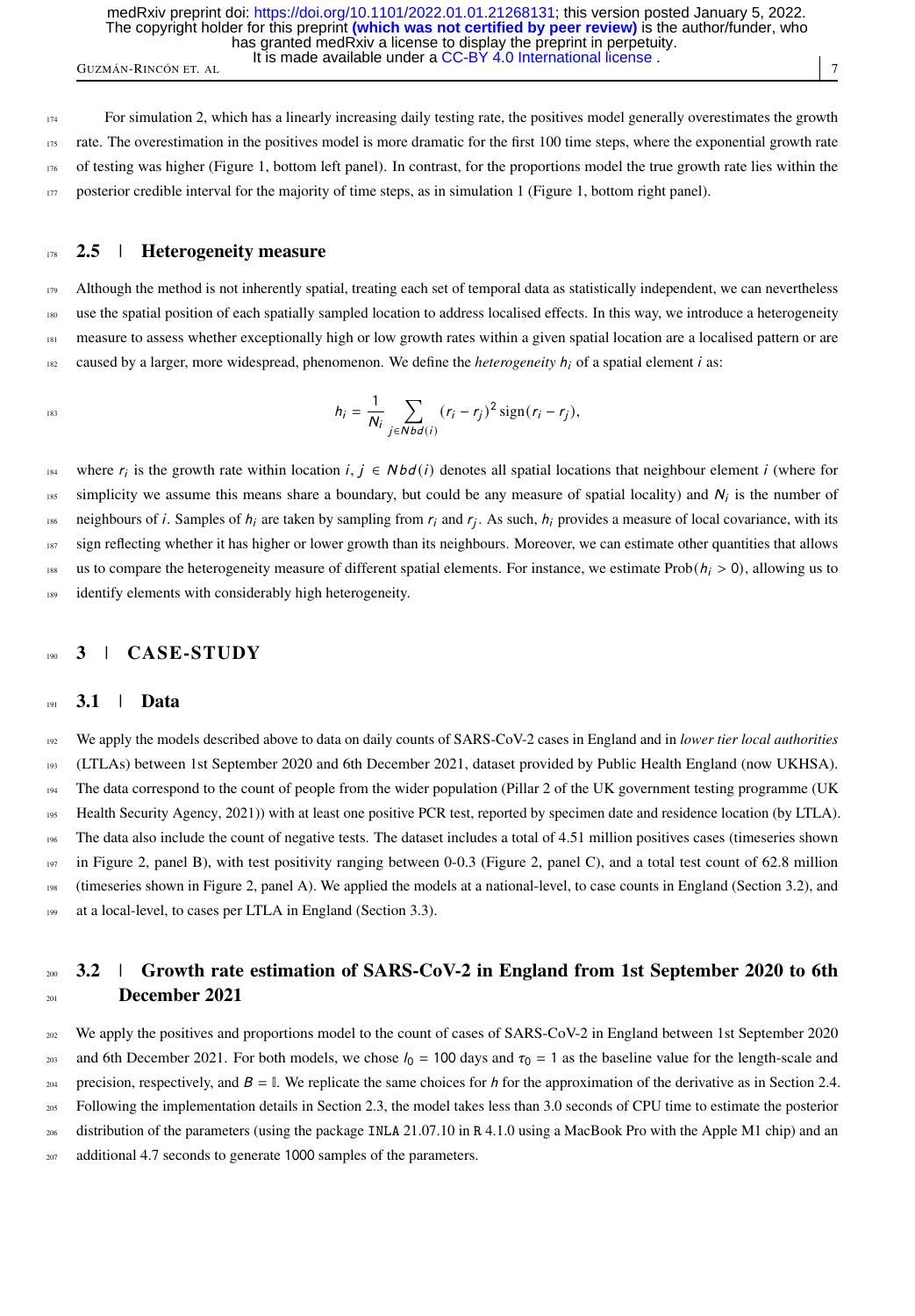8 GUZMÁN-RINCÓN ET. AL It is made available under a [CC-BY 4.0 International license](http://creativecommons.org/licenses/by/4.0/) . has granted medRxiv a license to display the preprint in perpetuity. The copyright holder for this preprint **(which was not certified by peer review)** is the author/funder, who medRxiv preprint doi: [https://doi.org/10.1101/2022.01.01.21268131;](https://doi.org/10.1101/2022.01.01.21268131) this version posted January 5, 2022.

 Our time period of study contains both the second wave of infections (punctuated by a short-term imposition of strong non-pharmaceutical interventions from 5th November to 2nd December 2021) and the protracted third wave. It is clear from the data that there is a pronounced effect of weekends on the testing patterns, with lower testing but a higher proportion of positives 211 on a weekend (shown as red circles in Figure [2\)](#page-8-0).

212 Both the fitted positives and proportions model had reasonable correspondence with the empirical data (Figure [2,](#page-8-0) panels 213 B&C). The yellow ribbon shows the credible interval of the underlying Gaussian process, while the grey ribbon shows the model  $_{214}$  fit including day-of-the-week effects. Our posterior distributions for the hyperparameters of the Gaussian process were confined <sup>215</sup> to a narrow region of the prior distribution, showing we had garnered knowledge from the available data (Figure [3,](#page-9-0) panel A). For 216 the positives model, the standard deviation  $\sigma$  had a posterior median of 5.97 (95% credible interval 3.93-10.88) and the length 217 scale *l* had a posterior median of 120.97 (95% credible interval 89.12-187.73). The proportions model had a similar pattern with 218 lower values, where the standard deviation  $\sigma$  had a posterior median of 2.26 (95% credible interval 1.56-3.81) and the length  $219$  scale *l* had a posterior median of 59.34 (95% credible interval 43.71-91.34).

<sub>220</sub> There was usually a high level of concordance in the qualitative relationship between the growth rate estimates from the <sup>221</sup> positives model and proportions model, with the models particularly well-agreeing whether the growth rate was positive or <sub>222</sub> negative (Figure [2,](#page-8-0) panel D). This agreement provides additional confidence that we are seeing a robust signal from the data. <sup>223</sup> Nevertheless, there were sustained periods with the two models producing dissimilar quantitative estimates, such as during <sup>224</sup> December 2020. Higher differences in testing correspond to higher differences in growth rate estimation (Figure [3,](#page-9-0) panel B). <sup>225</sup> This helps explain the discrepancies observed in December 2020, when testing practices are likely to be affected by the holiday <sup>226</sup> period.

# <span id="page-7-0"></span> $227$  3.3 | Spatial heterogeneity in cases of SARS-CoV-2 in the North-West region in England, April  $2021$

<sup>229</sup> We applied the proportions model to the count of positive cases of SARS-CoV-2 in England for each of the 317 LTLAs. Since <sup>230</sup> data at a lower resolution can be noisy, setting weak priors for the hyperparameters of the Gaussian process can lead to unrealistic <sub>231</sub> length scales to account for the noise. To overcome that issue, we assume that the covariance function of the underlying Gaussian process at a local authority level has a similar shape to the national data. Therefore, we set the baseline values  $\sigma_0$  and  $l_0$  for the 233 LTLA level to be the posterior median of  $\sigma$  and *l* obtained with the national data in Section [3.2,](#page-6-0) respectively, with precision  $234$   $B = 10$ [.]

235 We focus on the results from 23rd April 2021, when infections with the Delta variant were increasing in the North-West of 236 England, particularly in Bolton where our proportions model gave an estimated positivity of  $3.25\%$  (95% PI:  $2.65\%$ -3.90%) <sup>237</sup> (Figure [4,](#page-10-0) panel A). Multiple neighbouring LTLAs in the North-West region had median estimates for proportion of tests being 238 positive above 2%. In other regions at that time, some urban centres had a similar high incidence of  $2\%$  or above, which included 239 Manchester and Sheffield. However, we generally measured incidence to be lower in other regions compared to the North-West. <sup>240</sup> For example, all LTLAs in the South-West and along the southern coast had low median incidence estimates (below 1%).

<sup>241</sup> Though there was regional structure to the magnitude of test positivity, for growth rates we observed spatial variability in areas experiencing high growth in cases and those where incidence was declining (Figure [4,](#page-10-0) panel B). Areas expressing the greatest heterogeneity were regionally disconnected (Figure [4,](#page-10-0) panel C). LTLAs whose probability of positive heterogeneity exceeded 0.95, thereby indicating high growth rates larger than the surrounding areas, included Erewash in the East (median heterogeneity: 1.42), Sefton in the North-West (median heterogeneity: 1.00), Bedford in the east (median heterogeneity: 0.79), and Bolton in the North-West (median heterogeneity: 0.50). For Bolton, our heterogeneity measure suggested that area was having a localised increase (>99% probability of heterogeneity being greater than 0) rather than a regionally-driven event.

<sup>248</sup> Through concurrently considering the growth rate and the proportion of tests with a positive result, we could discern those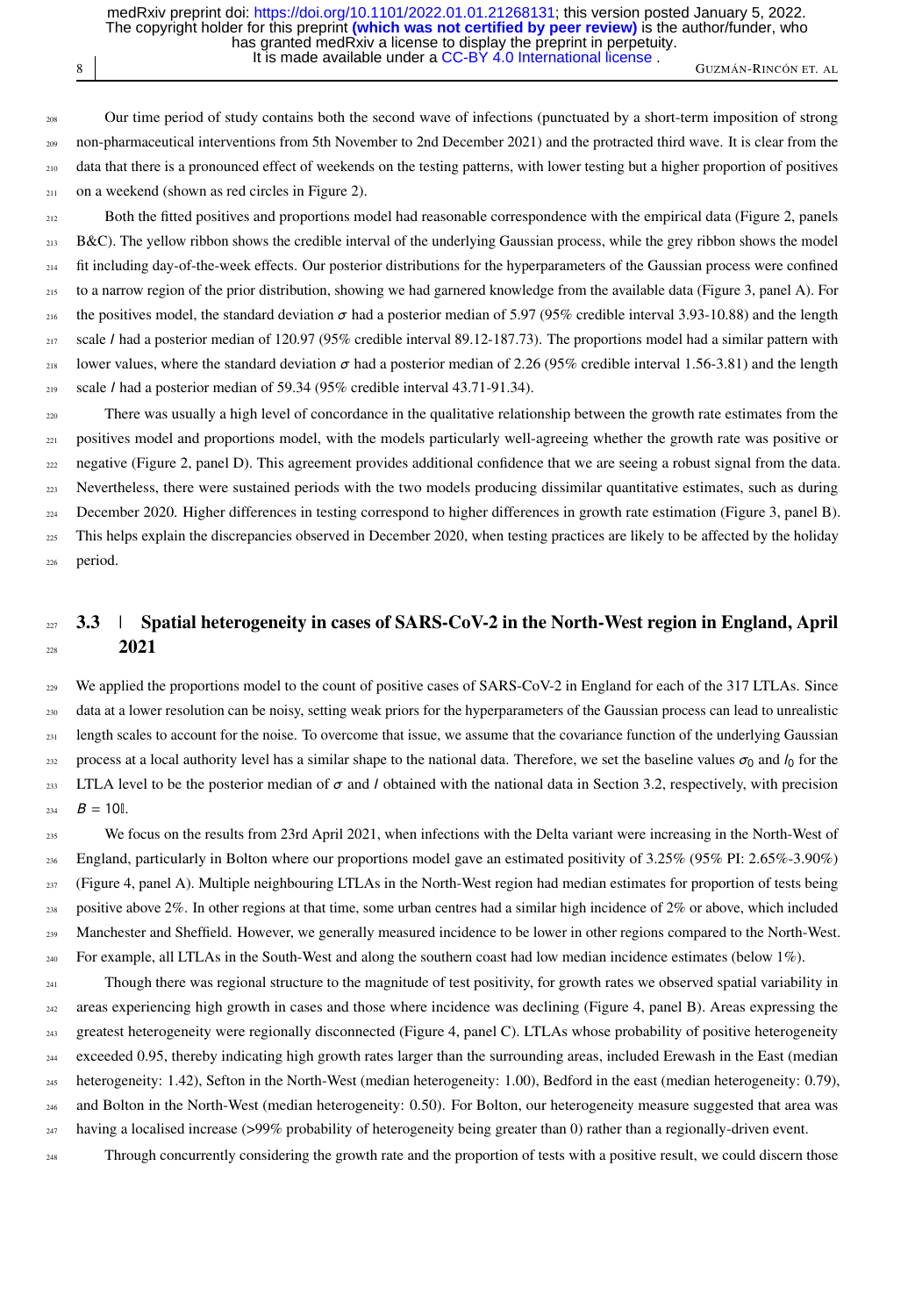

<span id="page-8-0"></span>



FIGURE 2 Model fitting and posterior distribution of the growth rate for SARS-CoV-2 cases in England from 1st September 2020 to 6th December 2021. (Panel A) Number of tests conducted. Black triangles correspond to reported test counts on weekdays, whilst red circles correspond to reported test counts on weekends. (Panel B) Median (lines) and credible interval (darker shaded ribbons for 50%, lighter shaded ribbons for 95%) of the model fitting (grey, dashed line) and the Gaussian process (yellow, solid line) for the positives model. Dots correspond to the daily count of positives. (Panel C) Median (lines) and credible interval (darker shaded ribbons for 50%, lighter shaded ribbons for 95%) of the model fitting (grey, dashed line) and the Gaussian process (yellow, solid line) for the proportions model. Dots correspond to the proportions of positives per day. (Panel D) Median (lines) and credible interval (darker shaded ribbons for 50%, lighter shaded ribbons for 95%) for the growth rate estimations in the positives model (red, dashed line) and proportions model (black, solid line).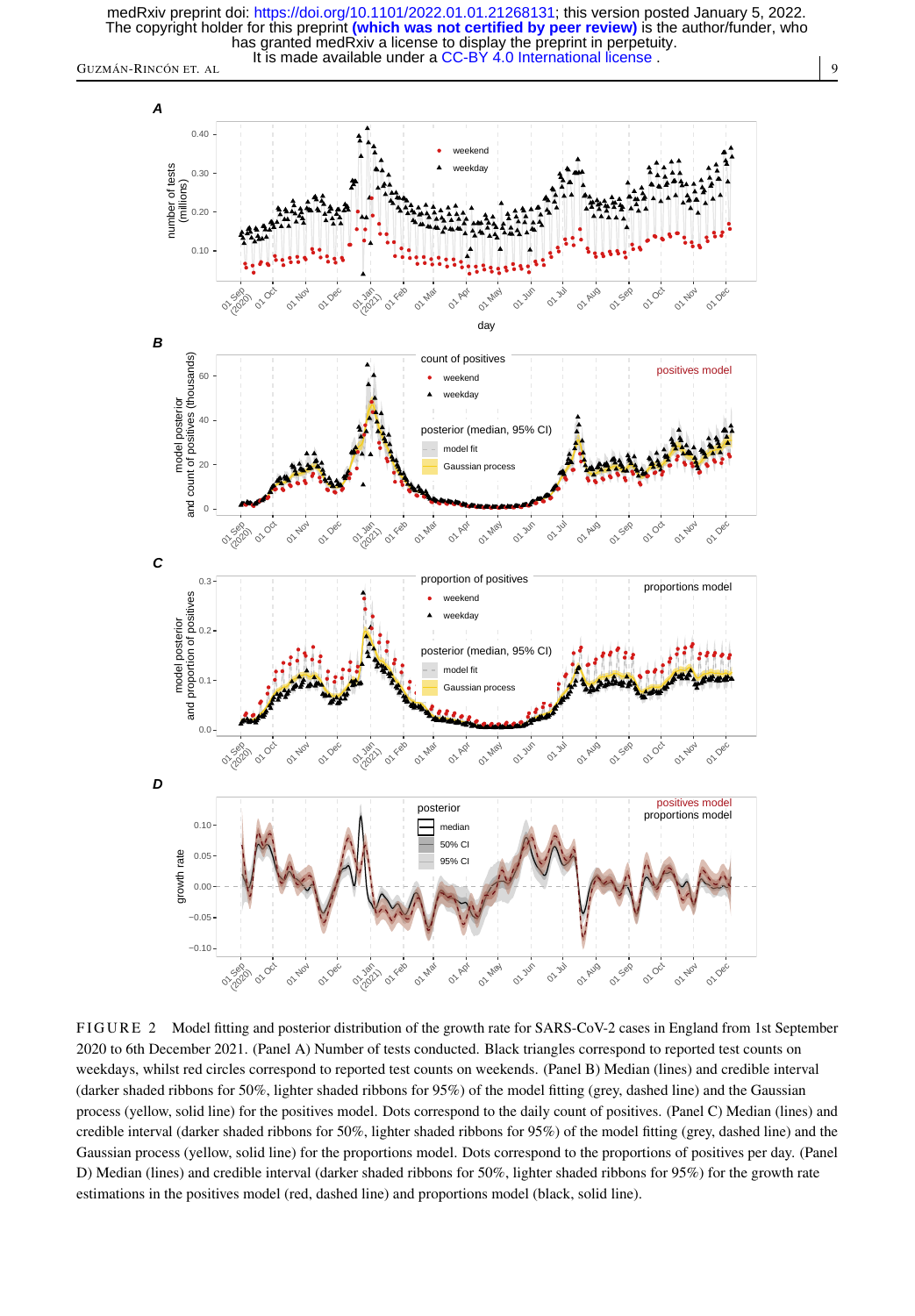10 GUZMÁN-RINCÓN ET. AL It is made available under a CC-BY 4.0 International license. has granted medRxiv a license to display the preprint in perpetuity. The copyright holder for this preprint **(which was not certified by peer review)** is the author/funder, who medRxiv preprint doi: [https://doi.org/10.1101/2022.01.01.21268131;](https://doi.org/10.1101/2022.01.01.21268131) this version posted January 5, 2022.

<span id="page-9-0"></span>

FIGURE 3 (Panel A) Comparison of the prior and posterior distributions of length-scale / (in days) and standard deviation  $\sigma$ for the positive and proportion models when applied to SARS-CoV-2 cases in England. Grey filled circles correspond to samples from the prior distribution. Red triangles correspond to samples from the posterior distribution in the positives model. Black squares correspond to samples from the posterior distribution in the proportions model. The dashed ovals represent the 95% posterior density region of each distribution. (Panel B) Comparison between the difference in testing (change in the count of tests in 7 days, y-axis) and the difference between the growth rate estimations of the positives and the proportions model (x-axis). The filled circle markers correspond to the median growth rate difference between the two models, with horizontal bars representing the 95% credible interval of the difference between growth rates.

 LTLAs suffering from both high prevalence and high growth rates (thereby possibly requiring further support), such as Bolton and Blackburn with Darwen, and LTLAs to monitor closely due to having low prevalence but high growth rates, including <sup>251</sup> Erewash, Bedford and Sefton (Figure [5,](#page-11-0) panel A). Although Selby has the highest estimated proportion testing positive (4.19%), the growth rate had been decreasing in the prior week (Figure [5,](#page-11-0) panel B).

#### $_{253}$  4 | DISCUSSION

<sup>254</sup> In this paper, we have proposed two model structures, the positives model (which only uses data on confirmed positive cases) and the proportions model (which uses both positive and negative test information), to estimate the instantaneous growth rate of cases. We note that any measure based on cases is necessarily a lagged indicator of infectious processes due to the delay <sup>257</sup> between infection and notification of disease, which generally only occurs once symptoms arise. However, as we show for simple models, our methods can robustly estimate both the growth rate and temporal changes in the growth rate, which are often related to external epidemiological factors of public-health interest.

 The latent structure of both models includes a Gaussian process (GP) that interpolates the epidemic curve and approximates <sup>261</sup> the underlying process that generates the disease incidences. We then take samples of the derivative of the GP to estimate the growth rate. The models are implemented using the Laplace approximation incorporated in the INLA package in R. Both models use data on positive reported infections, while the proportions model also incorporates testing counts, enabling us to account for changes in test-seeking behaviour. We believe our approach has four benefits over existing methods. Firstly, it is rapid, robust and computationally efficient - all of which are considerable advantages when dealing with a rapidly changing epidemic in multiple spatial locations. Secondly, by focusing on growth rate rather than the reproduction number, we by-pass the complexities of <sup>267</sup> estimating generation-time distributions that can substantially hinder other methods early in an outbreak. Thirdly, the combined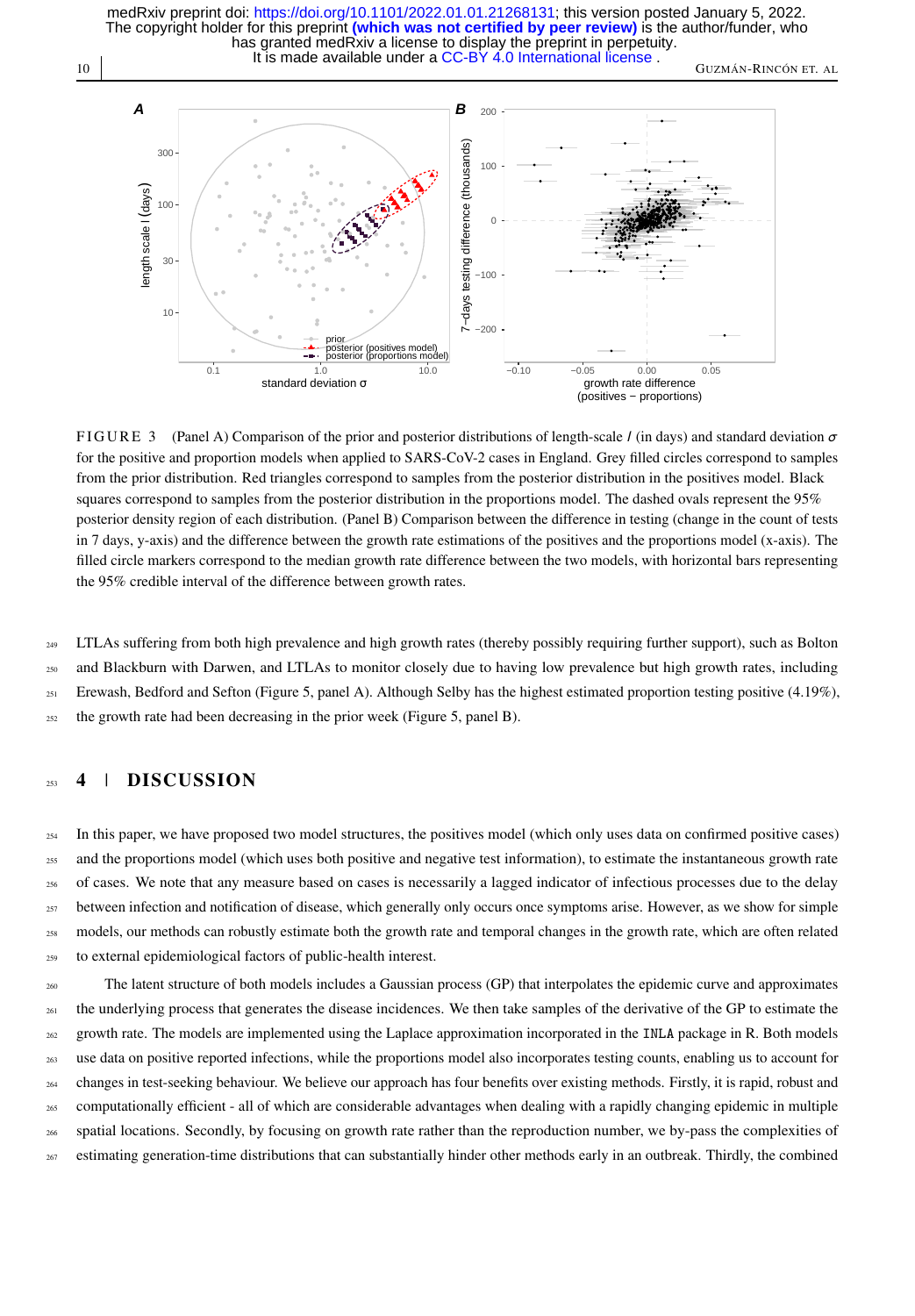GUZMÁN-RINCÓN ET. AL 11 It is made available under a [CC-BY 4.0 International license](http://creativecommons.org/licenses/by/4.0/) . has granted medRxiv a license to display the preprint in perpetuity. The copyright holder for this preprint **(which was not certified by peer review)** is the author/funder, who medRxiv preprint doi: [https://doi.org/10.1101/2022.01.01.21268131;](https://doi.org/10.1101/2022.01.01.21268131) this version posted January 5, 2022.

<span id="page-10-0"></span>

FIGURE 4 Epidemiological trends at the LTLA level in England on 23rd April 2021. (left) Estimated median of posterior of incidence, with lighter shading corresponding to higher incidence estimates. (center) Estimated median of posterior of growth rate (red shading when greater than zero, blue shading when less than zero). Regions with thicker borderlines correspond to LTLAs where the probability that the growth rate is greater than 0 exceeded 95%. (right) Median of heterogeneity (red shading when greater than zero, blue shading when less than zero). Regions with thicker borderlines correspond to LTLAs where the probability that the heterogeneity is greater than 0 exceeded 95%.

use of positive reported infections and number of tests allows us to deal with the proportion of tests that are positive, a measure <sup>269</sup> that is relatively insensitive to changes in testing behaviour. Finally, the use of Gaussian processes means that the method is also <sup>270</sup> relatively robust to missing data, allowing us to provide continuous estimates even if some of the data streams are considered <sup>271</sup> unreliable (for instance, the high rate of false negatives reported by the Immensa Health Clinic in some regions in the UK in <sup>272</sup> September 2021 [\(Torjesen, 2021\)](#page-15-9)).

 Throughout we applied our method to reported cases of SARS-CoV-2 infection in England as confirmed by PCR testing. We <sub>274</sub> perform our analysis both at a national scale (Figure [2\)](#page-8-0) and at a small regional scale (Figures [4](#page-10-0) and [5\)](#page-11-0). Our choice of pathogen was determined by the need to quantify and explain the ongoing pandemic, feeding our findings through SPI-M-O (Scientific Pandemic Influenza Group on Modelling, Operational sub-group) to policy advisers. England has seen three major waves of infection, broadly associated with the wild-type, Alpha and Delta variants. The first wave which began in March 2020 led to large numbers of hospital admissions and deaths, but was poorly quantified in terms of infection due to the low level of community testing. The second wave began in September 2020 and peaked in late December 2020 or early January 2021 with over 60,000 cases reported on 29th December 2020. The third wave from June 2021 has been characterised by a prolonged period (over 5 months) of high cases, but with relatively low hospital admissions and deaths due to high vaccine uptake.

282 The national trends in growth rate highlight the complex pattern of growth  $(r > 0)$  or decay  $(r < 0)$  over time (Figure [2\)](#page-8-0).<br>Some notable changes that correspond to mitigation activities include: a pronounced negative gr Some notable changes that correspond to mitigation activities include: a pronounced negative growth rate during November <sup>284</sup> 2020 due to the National 4-week lockdown, although the growth rate had been lower in October 2020 than September 2020; <sup>285</sup> the negative growth rate during January-April 2021, during which time England was in lockdown followed by Steps 1 and 2 <sup>286</sup> of the government's COVID-19 response [\(UK Cabinet Office, 2021\)](#page-15-10), which transitioned into high growth rates by late May  $287$  2021; a sharp drop in growth rate (especially as estimated by the positives model) in July 2021 which has been labelled as the <sup>288</sup> 'pingdemic' due to the large number of individuals contacted through the Test-and-Trace App, and the potential changes in <sub>289</sub> behaviour to avoid this; finally, we observe that much of August-November 2021 is characterised by growth rates close to zero, reflecting the high level of cases that have been maintained through this period.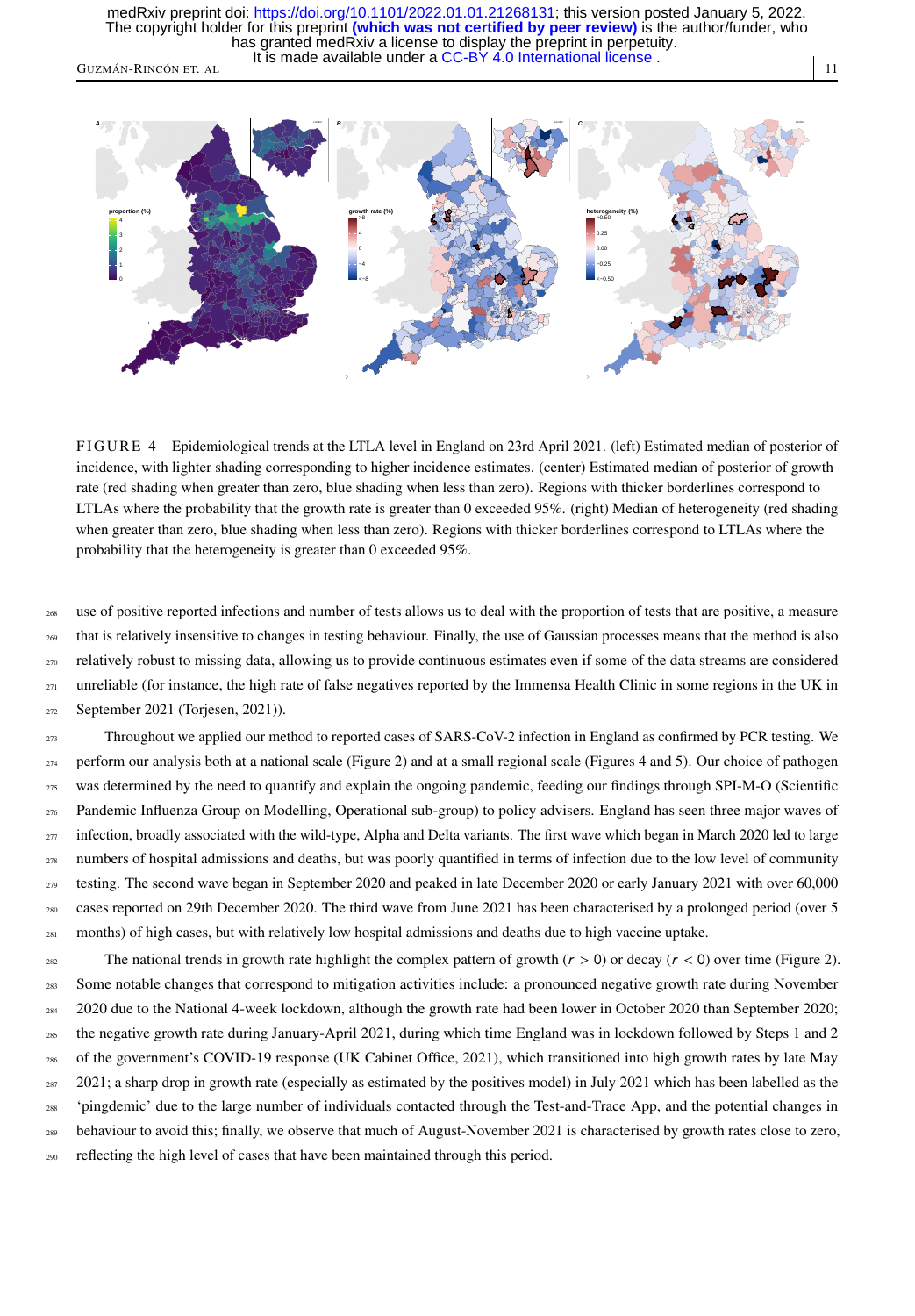12 GUZMÁN-RINCÓN ET. AL It is made available under a CC-BY 4.0 International license. has granted medRxiv a license to display the preprint in perpetuity. The copyright holder for this preprint **(which was not certified by peer review)** is the author/funder, who medRxiv preprint doi: [https://doi.org/10.1101/2022.01.01.21268131;](https://doi.org/10.1101/2022.01.01.21268131) this version posted January 5, 2022.

<span id="page-11-0"></span>

FIGURE 5 (left) Smooth estimation of positivity (y-axis) and growth rate (x-axis) of every LTLA in England on 23rd April 2021 coloured by probability that the heterogeneity is greater than 0 (dark blue for high probability, white for low probability). On the top axis we state the doubling time associated with the corresponding growth rate. Vertical bars correspond to the 95% credible interval of positivity. Horizontal bars correspond to the 95% credible interval of the estimated growth rates. (right) Trajectory of incidence-growth rate for LTLAs with high prevalence (top 2.5%) or high growth rate (top 5%) from 15th April 2021 and 23rd April 2021 (squares correspond to the 23rd April).

<sup>291</sup> Both the positives model and proportions model aim to capture the instantaneous growth rate of new cases and, if the efforts <sup>292</sup> in testing are constant, both methods provide equivalent results. However, the estimations can differ when testing behaviour has <sup>293</sup> a temporal trend - as seen during the COVID-19 outbreak in England. For instance, if the testing rate increases, the positives <sup>294</sup> model can underestimate the actual growth rate (Figure [3,](#page-9-0) panel B). In contrast, the proportions model accounts for changes in <sup>295</sup> the number of tests and can give more reliable estimates. However, both models can be affected by more nuanced changes in <sup>296</sup> testing behaviour; our proportions model assumes that any change in test-seeking behaviour affects all sections of the population <sup>297</sup> equally - if this is not true (such as the introduction of twice-weekly lateral flow testing for secondary school children) then there <sup>298</sup> can be biases. We propose to include both approaches into routine analysis since they give different perspectives to the same data, <sup>299</sup> particularly when there is little knowledge of the processes driving testing behaviour in the population.

300 Another strength of our growth rate estimation method is the relatively low computational expense and run time, using the <sup>301</sup> Laplace approximation implemented in INLA [\(Rue et al., 2009\)](#page-15-7), permitting the application of the model at a local level (to each of the 317 LTLAs in England). Spatially, the English COVID-19 case data is either broken into seven National Health Service regions, or into 317 Lower Tier Local Authorities (LTLA). LTLAs range in size from just over 2000 people (Isles of Scilly) to well over a million (Birmingham), but most contain around 140,000 inhabitants. Performing our analysis at this spatio-temporal scale allows us to identify both highly localised outbreaks (as seen in the maps in (Figure [4\)](#page-10-0) or wider regional trends, enabling scrutiny of locations exhibiting atypical data patterns. Furthermore, introducing a heterogeneity measure enabled comparisons <sup>307</sup> of the growth rates between neighbouring LTLAs. The heterogeneity measure has been used during the pandemic to highlight places with abnormal growth patterns, generally identifying LTLAs with significantly higher growth. The process has also be extended (by considering S-gene target failure) to quantify the spread of new variants (e.g. Alpha and Delta) to pinpoint localities that were increasing above mere noise [\(Challen et al., 2021\)](#page-13-4).

<sup>311</sup> Our analysis of LTLAs was focused around 23rd April 2021; at this time the Delta variant had begun to establish across  $312$  England (with about 20% of cases attributed to Delta), hospital admissions and deaths were continuing to decline, but community 313 cases had reached a nadir. Understanding the spatial patterns of growth at this time, and linking it to the prevalence of the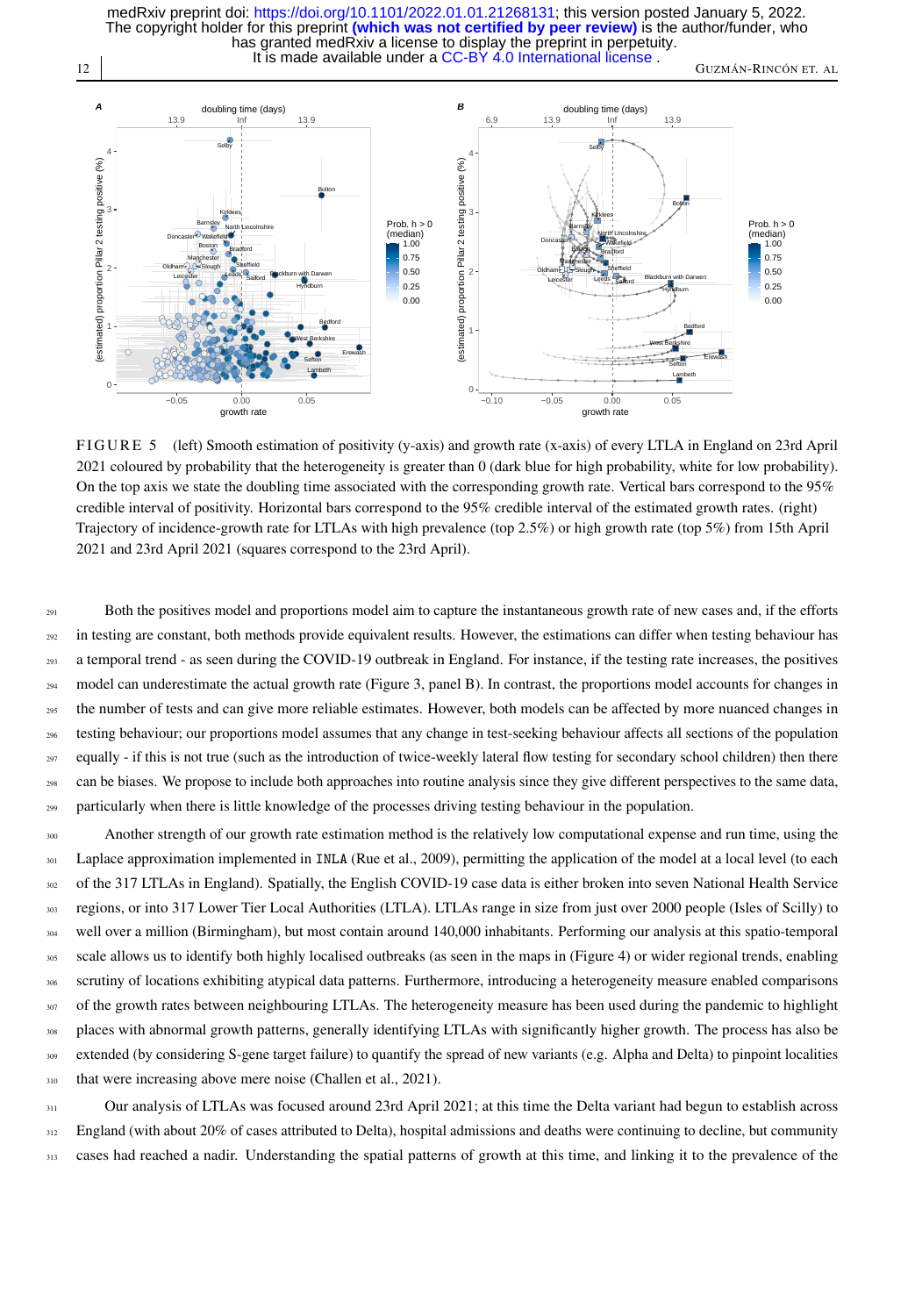It is made available under a CC-BY 4.0 International license. has granted medRxiv a license to display the preprint in perpetuity. The copyright holder for this preprint **(which was not certified by peer review)** is the author/funder, who medRxiv preprint doi: [https://doi.org/10.1101/2022.01.01.21268131;](https://doi.org/10.1101/2022.01.01.21268131) this version posted January 5, 2022.

GUZMÁN-RINCÓN ET. AL **11. International Marchandon Eta** 13

<sup>314</sup> Delta variant, was important for assessing the invasion of the new variant. We observe a mixed mosaic of growth rates across 315 England (Figure [4\)](#page-10-0) with a few regions where the growth rate is significantly above zero. Many of these regions also appear in the <sup>316</sup> heterogeneity map as islands of growth amid a sea of declining cases; which suggests a rapid localised growth in these areas. 317 Focusing on LTLAs that either have high growth rates or high prevalence (Figure [5\)](#page-11-0) we identify three main grouping that may <sup>318</sup> require further epidemiological investigation. Firstly there are four LTLAs (South Hams, South Northamptonshire, Erewash and <sup>319</sup> Hyndburn) that have high positive growth rates and where we expect cases to continue to rise. Secondly, there is a group of <sup>320</sup> fifteen LTLAs where a high proportion of tests (between 2-4%) are positive; of these Bolton, Trafford and again Hyndburn (all in <sup>321</sup> the North-West of England) are of the greatest concern due to their positive growth rate. Finally, Selby in the North-East of <sup>322</sup> England (clearly identifiable on the incidence map of Figure [4\)](#page-10-0) has an extremely high proportion of tests that are positive, and <sup>323</sup> while the mean growth rate is slightly below zero this is not statistically significant suggesting that cases will remain high over <sup>324</sup> the short-term.

<sup>325</sup> Our approach for estimating the growth rate is a purely statistical method and therefore has limitations. First, the model is <sup>326</sup> non-mechanistic and does not incorporate any epidemiological assumptions. Therefore, it is not suitable for predicting future  $327$  changes in infections or making long term forecasts, particularly as it cannot account for the depletion of susceptible through <sup>328</sup> infection or vaccination. Second, we assume that the spatial regions investigated are independent and homogeneous, we do not 329 account for the movement of infection between regions [\(Kraemer et al., 2021\)](#page-14-9) nor the spatial and social structure within a region. 330 A lack of internal structure could be important for public-health concerns; for example, an outbreak that is primarily increasing in <sup>331</sup> the young has very different health implications compared to one that is increasing in the elderly. There is no reason why richer 332 data structures cannot be incorporated within our methodology (for example looking at the growth rate in a set of age-groups), <sup>333</sup> but such an analysis requires large amounts of data and is increasing complex to interpret. Third, the data analysed in this study <sup>334</sup> comes from PCR testing (or individuals that have performed a lateral flow test followed by PCR). Therefore, there are limitations 335 due to specificity and sensitivity of the test and the ability of individuals to swab reliably. Associated with this, and discussed <sup>336</sup> above, changes to test-seeking behaviour beyond a simple increase in testing could introduce a range of biases. It is important to 337 stress that throughout we are fitting to positive tests not infections, although we believe the two are highly correlated. Finally, <sup>338</sup> though Gaussian processes provide a flexible tool, some prior knowledge of the patterns of the disease is required to inform the <sub>339</sub> subjective choice of the covariance function and its priors. If the data sources are not consistent over the time course of the study, <sup>340</sup> it will affect both models. Moreover, abrupt changes in the epidemic curve are harder to pick for certain covariance functions  $341$  (e.g. smooth covariance functions). This highlights the need for further studies around how to design more complex covariance <sup>342</sup> functions that allow such abrupt changes to be captured.

<sup>343</sup> In summary, we have presented a general structure for estimating instantaneous growth rates that uses a Bayesian hierarchical <sub>344</sub> model to fit a Gaussian process to the epidemiological data. Applied to high-resolution spatio-temporal SARS-CoV-2 case and 345 testing data from England, we have demonstrated the ability of parsimonious models estimating instantaneous growth rate to both <sup>346</sup> determine long-term patterns of growth at a national-scale, and highlight growth and spatial heterogeneity at a regional-scale.

#### 347 ACKNOWLEDGEMENTS

<sup>348</sup> We are grateful to Nick Gent and Public Health England (now the UK Health Security Agency) for providing access to data on positive and negative PCR tests by LTLA. The ethics of the use of these data for these purposes was agreed by the UK Health 350 Security Agency with the Government's SPI-M(O) / SAGE committees.

#### 351 CODE AVAILABILITY

<sup>352</sup> Code for the study is available at [GitHub/juniper-consortium/growth-rate-estim.](https://github.com/juniper-consortium)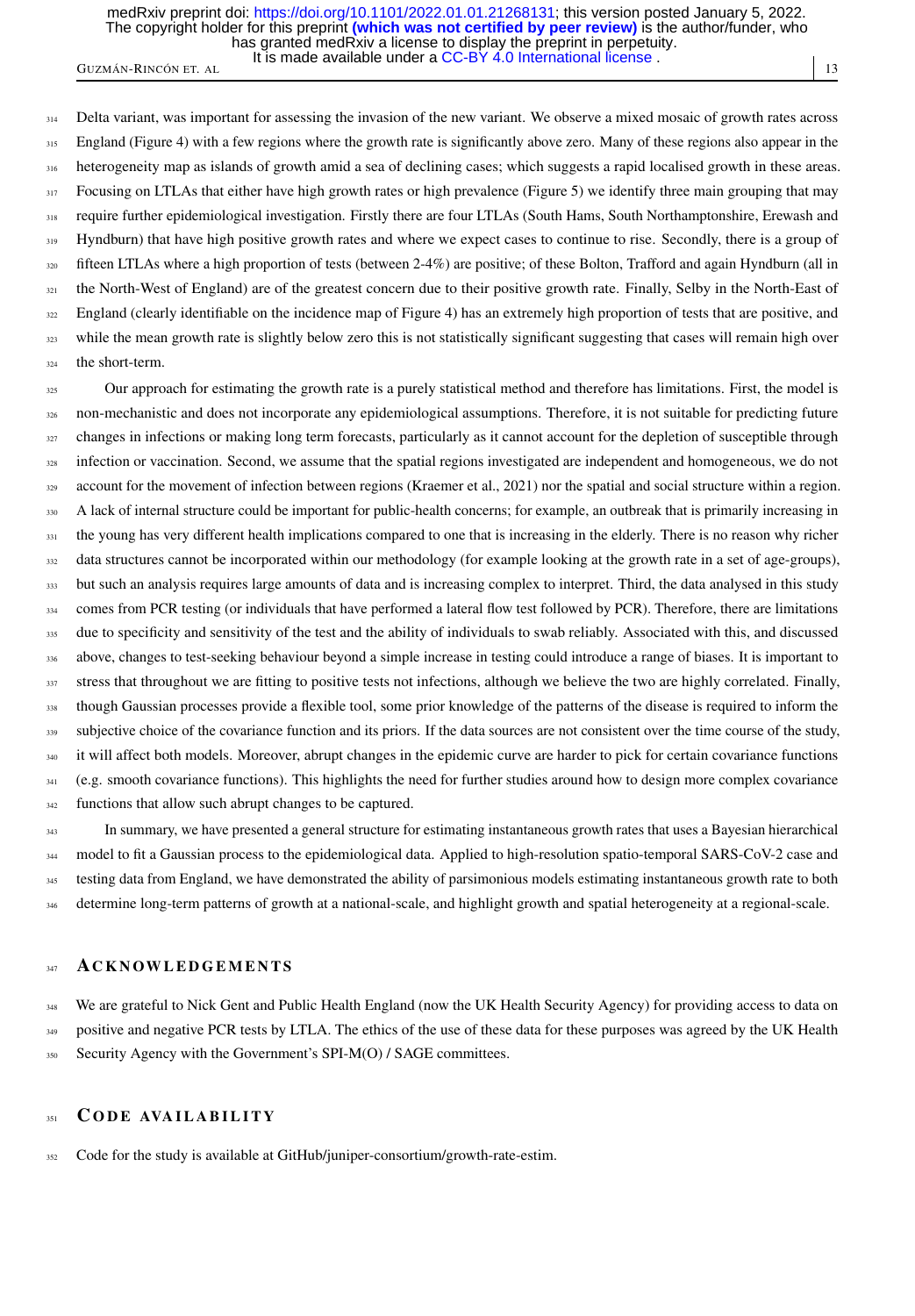has granted medRxiv a license to display the preprint in perpetuity. The copyright holder for this preprint **(which was not certified by peer review)** is the author/funder, who medRxiv preprint doi: [https://doi.org/10.1101/2022.01.01.21268131;](https://doi.org/10.1101/2022.01.01.21268131) this version posted January 5, 2022.

It is made available under a CC-BY 4.0 International license.

14 GUZMÁN-RINCÓN ET. AL

#### 353 FINANCIAL DISCLOSURE

<sup>354</sup> LGR, LD, MJT and MJK were supported by UKRI through the JUNIPER modelling consortium [grant number MR/V038613/1]. LD, MJT and MJK were supported by the Engineering and Physical Sciences Research Council through the MathSys CDT [grant number EP/S022244/1]. MJK, EMH and MJT were supported by the Biotechnology and Biological Sciences Research Council 357 [grant number: BB/S01750X/1]. MJK was supported by the National Institute for Health Research (NIHR) [Policy Research 358 Programme, Mathematical & Economic Modelling for Vaccination and Immunisation Evaluation, and Emergency Response; <sup>359</sup> NIHR200411]. The views expressed are those of the authors and not necessarily those of the NIHR or the Department of Health and Social Care. MJK is affiliated to the National Institute for Health Research Health Protection Research Unit (NIHR HPRU) in Gastrointestinal Infections at University of Liverpool in partnership with UK Health Security Agency (UKHSA), in collaboration 362 with University of Warwick. MJK is also affiliated to the National Institute for Health Research Health Protection Research Unit (NIHR HPRU) in Genomics and Enabling Data at University of Warwick in partnership with UK Health Security Agency (UKHSA). The views expressed are those of the author(s) and not necessarily those of the NHS, the NIHR, the Department of Health and Social Care or UK Health Security Agency. The funders had no role in study design, data collection and analysis, decision to publish, or preparation of the manuscript.

#### 367 REFERENCES

<span id="page-13-1"></span> Sam Abbott, Joel Hellewell, Robin N. Thompson, Katharine Sherratt, Hamish P. Gibbs, Nikos I. Bosse, James D. Munday, Sophie Meakin, Emma L. Doughty, June Young Chun, Yung-Wai Desmond Chan, Flavio Finger, Paul Campbell, Akira Endo, Carl A. B. Pearson, Amy Gimma, Tim Russell, CMMID COVID modelling group, Stefan Flasche, Adam J. Kucharski, Rosalind M. Eggo, 371 and Sebastian Funk. Estimating the time-varying reproduction number of SARS-CoV-2 using national and subnational case counts. *Wellcome Open Research*, 5:112, December 2020. ISSN 2398-502X. doi: 10.12688/wellcomeopenres.16006.2. URL [https://wellcomeopenresearch.org/articles/](https://wellcomeopenresearch.org/articles/5-112/v2)5-112/v2.

<span id="page-13-2"></span> Sam Abbott, CMMID COVID-19 Working Group, Adam J. Kucharski, and Sebastian Funk. Estimating the increase in reproduction number associated with the Delta variant using local area dynamics in England. Technical report, December 2021. URL [https:](https://www.medrxiv.org/content/10.1101/2021.11.30.21267056v1) [//www.medrxiv.org/content/](https://www.medrxiv.org/content/10.1101/2021.11.30.21267056v1)10.1101/2021.11.30.21267056v1. Company: Cold Spring Harbor Laboratory Press Distributor: Cold Spring Harbor Laboratory Press Label: Cold Spring Harbor Laboratory Press Type: article.

<span id="page-13-4"></span> Robert Challen, Louise Dyson, Christopher E. Overton, Laura M. Guzman-Rincon, Edward M. Hill, Helena B. Stage, Ellen Brooks- Pollock, Lorenzo Pellis, Francesca Scarabel, David J. Pascall, Paula Blomquist, Michael Tildesley, Daniel Williamson, Stefan Siegert, Xiaoyu Xiong, Ben Youngman, Juniper, Jonathan M. Read, Julia R. Gog, Matthew J. Keeling, and Leon Danon. Early epidemiological signatures of novel SARS-CoV-2 variants: establishment of B.1.617.2 in England. Technical report, June 2021. URL [https://www.medrxiv.org/content/](https://www.medrxiv.org/content/10.1101/2021.06.05.21258365v1)10.1101/2021.06.05.21258365v1. Company: Cold Spring Harbor Laboratory Press Distributor: Cold Spring Harbor Laboratory Press Label: Cold Spring Harbor Laboratory Press Type: article.

<span id="page-13-3"></span> Anne Cori, Neil M. Ferguson, Christophe Fraser, and Simon Cauchemez. A New Framework and Software to Estimate Time-Varying Reproduction Numbers During Epidemics. *American Journal of Epidemiology*, 178(9):1505–1512, November 2013. ISSN 0002-9262. doi: 10.1093/aje/kwt133. URL [https://doi.org/](https://doi.org/10.1093/aje/kwt133)10.1093/aje/kwt133.

<span id="page-13-0"></span> Nicholas G Davies, Adam J Kucharski, Rosalind M Eggo, Amy Gimma, W John Edmunds, Thibaut Jombart, Kathleen O'Reilly, Akira Endo, Joel Hellewell, Emily S Nightingale, Billy J Quilty, Christopher I Jarvis, Timothy W Russell, Petra Klepac, Nikos I Bosse, Sebastian Funk, Sam Abbott, Graham F Medley, Hamish Gibbs, Carl A B Pearson, Stefan Flasche, Mark Jit, Samuel Clifford, Kiesha Prem, Charlie Diamond, Jon Emery, Arminder K Deol, Simon R Procter, Kevin van Zandvoort, Yueqian Fiona Sun, James D Munday, Alicia Rosello, Megan Auzenbergs, Gwen Knight, Rein M G J Houben, and Yang Liu. Effects of non-pharmaceutical interventions on COVID-19 cases, deaths, and demand for hospital services in the UK: a modelling study. *Lancet Public Heal.*, 5(7):e375–e385, 2020.

doi: 10.1016/S2468-2667(20)30133-X. URL [https://linkinghub.elsevier.com/retrieve/pii/S](https://linkinghub.elsevier.com/retrieve/pii/S246826672030133X)246826672030133X.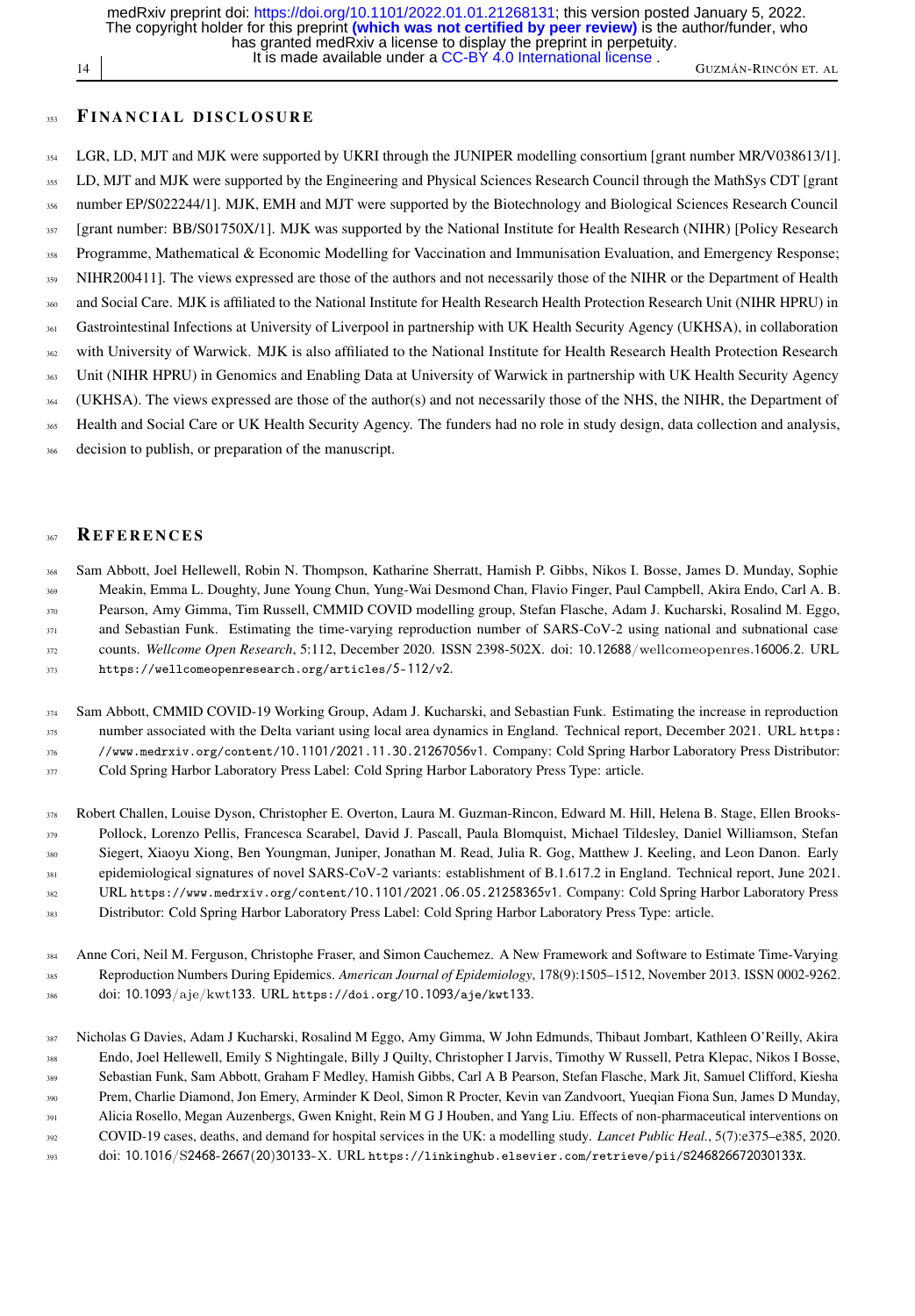It is made available under a CC-BY 4.0 International license. has granted medRxiv a license to display the preprint in perpetuity. The copyright holder for this preprint **(which was not certified by peer review)** is the author/funder, who medRxiv preprint doi: [https://doi.org/10.1101/2022.01.01.21268131;](https://doi.org/10.1101/2022.01.01.21268131) this version posted January 5, 2022.

GUZMÁN-RINCÓN ET. AL 15 INCLOSURADO CHEGO E DE 1.15 INCLINIONAL RODIO 1.

<span id="page-14-2"></span> Nicholas G Davies, Sam Abbott, Rosanna C Barnard, Christopher I Jarvis, Adam J Kucharski, James D. Munday, Carl A B Pearson, Timothy W Russell, Damien C Tully, Alex D. Washburne, Tom Wenseleers, Amy Gimma, William Waites, Kerry L M Wong, Kevin van Zandvoort, Justin D. Silverman, Karla Diaz-Ordaz, Ruth Keogh, Rosalind M Eggo, Sebastian Funk, Mark Jit, Katherine E Atkins, and

W John Edmunds. Estimated transmissibility and impact of SARS-CoV-2 lineage B.1.1.7 in England. *Science*, 372(6538):eabg3055,

2021. doi: 10.1126/science.abg3055. URL [https://www.sciencemag.org/lookup/doi/](https://www.sciencemag.org/lookup/doi/10.1126/science.abg3055)10.1126/science.abg3055.

- <span id="page-14-1"></span> Seth Flaxman, Swapnil Mishra, Axel Gandy, H Juliette T Unwin, Thomas A Mellan, Helen Coupland, Charles Whittaker, Harrison Zhu, Tresnia Berah, Jeffrey W Eaton, et al. Estimating the effects of non-pharmaceutical interventions on COVID-19 in Europe. *Nature*, 584(7820):257–261, 2020.
- <span id="page-14-4"></span> S. Funk, S. Abbott, B. Atkins, M. Baguelin, J. K. Baillie, P. Birrell, J. Blake, N. Bosse, J. Burton, J. Carruthers, N. Davies, D. De Angelis, L. Dyson, W. Edmunds, R. Eggo, N. Ferguson, K. Gaythorpe, E. Gorsich, G. Guyver-Fletcher, J. Hellewell, E. Hill, A. Holmes, T. House, C. Jewell, M. Jit, T. Jombart, I. Joshi, M. Keeling, E. Kendall, E. Knock, A. Kucharski, K. Lythgoe, S. Meakin, J. Munday, P. Openshaw, C. Overton, F. Pagani, J. Pearson, P. Perez-Guzman, L. Pellis, F. Scarabel, and M. Semple. Short-term forecasts to inform the response to the COVID-19 epidemic in the UK. *medRxiv*, 2020. doi: 10.1101/2020.11.11.20220962.
- <span id="page-14-5"></span> Katelyn M. Gostic, Lauren McGough, Edward B. Baskerville, Sam Abbott, Keya Joshi, Christine Tedijanto, Rebecca Kahn, Rene Niehus, James A. Hay, Pablo M. De Salazar, Joel Hellewell, Sophie Meakin, James D. Munday, Nikos I. Bosse, Katharine Sherrat, Robin N. Thompson, Laura F. White, Jana S. Huisman, Jérémie Scire, Sebastian Bonhoeffer, Tanja Stadler, Jacco Wallinga, Sebastian Funk, Marc Lipsitch, and Sarah Cobey. Practical considerations for measuring the effective reproductive number, Rt. *PLOS Computational Biology*, 16(12):e1008409, 2020. ISSN 1553-7358. doi: 10.1371/journal.pcbi.1008409. URL [https:](https://journals.plos.org/ploscompbiol/article?id=10.1371/journal.pcbi.1008409) [//journals.plos.org/ploscompbiol/article?id=](https://journals.plos.org/ploscompbiol/article?id=10.1371/journal.pcbi.1008409)10.1371/journal.pcbi.1008409. Publisher: Public Library of Science.
- <span id="page-14-3"></span> W. S. Hart, S. Abbott, A. Endo, J. Hellewell, E. Miller, N. Andrews, P. K. Maini, S. Funk, and R. N. Thompson. Inference of SARS-CoV-2 generation times using UK household data. Technical report, May 2021. URL [https://www.medrxiv.org/content/](https://www.medrxiv.org/content/10.1101/2021.05.27.21257936v1)10.1101/ 2021.05.27.[21257936](https://www.medrxiv.org/content/10.1101/2021.05.27.21257936v1)v1. Company: Cold Spring Harbor Laboratory Press Distributor: Cold Spring Harbor Laboratory Press Label: Cold Spring Harbor Laboratory Press Type: article.
- <span id="page-14-0"></span> Joel Hellewell, Sam Abbott, Amy Gimma, Nikos I Bosse, Christopher I Jarvis, Timothy W Russell, James D Munday, Adam J Kucharski, W John Edmunds, Fiona Sun, Stefan Flasche, Billy J Quilty, Nicholas Davies, Yang Liu, Samuel Clifford, Petra Klepac, Mark Jit, Charlie Diamond, Hamish Gibbs, Kevin van Zandvoort, Sebastian Funk, and Rosalind M Eggo. Feasibility of controlling COVID-19 outbreaks by isolation of cases and contacts. *Lancet Glob. Heal.*, 8(4):e488–e496, 2020. doi: 10.1016/S2214-109X(20)30074-7. URL [https://doi.org/](https://doi.org/10.1016/S2214-109X(20)30074-7)10.1016/S2214-109X(20)30074-7.
- <span id="page-14-9"></span> Moritz U. G. Kraemer, Verity Hill, Christopher Ruis, Simon Dellicour, Sumali Bajaj, John T. McCrone, Guy Baele, Kris V. Parag, Anya Lindström Battle, Bernardo Gutierrez, Ben Jackson, Rachel Colquhoun, Áine O'Toole, Brennan Klein, Alessandro Vespignani, COVID-19 Genomics UK (COG-UK) Consortium, Erik Volz, Nuno R. Faria, David M. Aanensen, Nicholas J. Loman, Louis du Plessis, Simon Cauchemez, Andrew Rambaut, Samuel V. Scarpino, and Oliver G. Pybus. Spatiotemporal invasion dynamics of SARS-CoV-2 lineage B.1.1.7 emergence. *Science*, 373(6557):889–895, August 2021. doi: 10.1126/science.abj0113. URL [https://www.science.org/doi/full/](https://www.science.org/doi/full/10.1126/science.abj0113)10.1126/science.abj0113. Publisher: American Association for the Advancement of Science.
- <span id="page-14-8"></span> Finn Lindgren and Håvard Rue. Bayesian Spatial Modelling with R-INLA. *Journal of Statistical Software*, 63(1):1–25, February 2015. ISSN 1548-7660. doi: 10.18637/jss.v063.i19. URL [https://www.jstatsoft.org/index.php/jss/article/view/v](https://www.jstatsoft.org/index.php/jss/article/view/v063i19)063i19. Number: 1.
- <span id="page-14-7"></span> Finn Lindgren, Håvard Rue, and Johan Lindström. An explicit link between Gaussian fields and Gaussian Markov random fields: the stochastic partial differential equation approach. *Journal of the Royal Statistical Society: Series B (Statistical Methodology)*, 73(4): 423–498, September 2011. ISSN 1369-7412. doi: 10.1111/j.1467-9868.2011.00777.x. URL https://0[-rss-onlinelibrary-](https://0-rss-onlinelibrary-wiley-com.pugwash.lib.warwick.ac.uk/doi/full/10.1111/j.1467-9868.2011.00777.x)[wiley-com.pugwash.lib.warwick.ac.uk/doi/full/](https://0-rss-onlinelibrary-wiley-com.pugwash.lib.warwick.ac.uk/doi/full/10.1111/j.1467-9868.2011.00777.x)10.1111/j.1467-9868.2011.00777.x.
- 
- <span id="page-14-6"></span> Carl Edward Rasmussen and Christopher K. I. Williams. *Gaussian processes for machine learning*. Adaptive computation and machine learning. MIT Press, Cambridge, Mass, 2006. ISBN 978-0-262-18253-9. OCLC: ocm61285753.